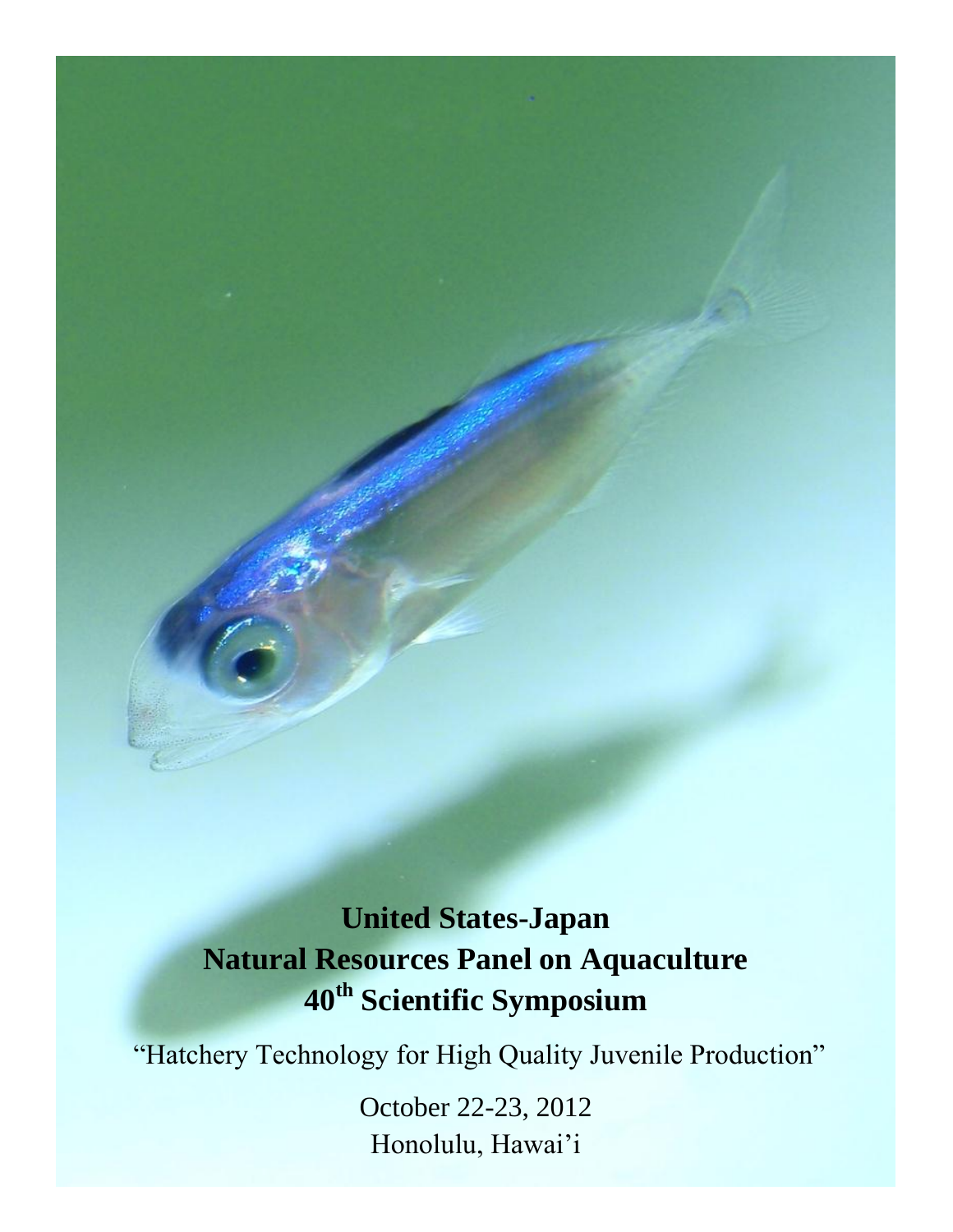## **ADVANCES IN DIAGNOSIS AND MANAGEMENT OF AMYLOODINIOSIS IN INTENSIVE FISH CULTURE**

Sara M. Picón-Camacho, Ignacio Masson, **Reginald Blaylock**\* & Jeffrey Lotz

Gulf Coast Research Laboratory The University of Southern Mississippi Ocean Springs, MS 39564 USA reg.blaylock@usm.edu

*Amyloodinium ocellatum* is a parasitic dinoflagellate that infects a wide variety of warmwater marine and estuarine fishes and causes one of the most serious diseases in warmwater marine fish culture. The life cycle of the parasite is direct and consists of three stages – the trophont which is parasitic primarily on the gills, the free-living reproductive tomont, and the infective dinospore. The parasite is particularly troublesome for two reasons. First, current diagnostic methods rely mainly on the microscopic identification of parasites on the skin or gills; therefore, infections often go undetected until massive mortality occurs. Second, the life cycle is direct and each tomont can produce up to 256 infective dinospores resulting in the rapid buildup of heavy infections in recirculating systems. Although the general course of infection is understood, no quantitative understanding of the survival and reproductive rates of the parasite that might lead to improved control is known.

Our program has focused on strengthening our ability to address these shortcomings in diagnosis and management of amyloodiniosis. With respect to diagnosis, we developed a novel, highly sensitive and specific diagnostic tool based on the Loop Mediated Isothermal Amplification (LAMP) reaction to detect free-swimming stages of *A. ocellatum* in water samples. The advantages of LAMP reaction compared to the PCR are that is quicker and does not require sophisticated equipment or skilled personnel. No amplification was detected using DNA from related dinoflagellates species, demonstrating the specificity of the assay. The LAMP assay also proved to be more sensitive than the PCR for the detection of *A. ocellatum* in water samples. The established LAMP assay provides a useful tool for the rapid and sensitive detection of *A. ocellatum* in water samples, which could assist in the early detection and control of *A. ocellatum* infections in rearing systems.

With respect to management, we experimentally estimated the vital rates that determine the parasite population's growth and used that information to develop a population model for evaluating the relative effects of changes in vital rates on the population growth rate. A schematic representation of the parasite's life cycle was developed and a laboratory challenge model was used to quantify each process in the life cycle in two species of hosts – the spotted seatrout (*Cynoscion nebulosus*) and the red snapper (*Lutjanus campechanus*). We showed that although there were no significant differences in infection rates between the two species, trophonts grew larger and remained attached longer to red snapper than spotted seatrout and that spotted seatrout could tolerate a higher load of trophonts than red snapper. The model demonstrated that the number of dinospores produced per tomont had the largest effect on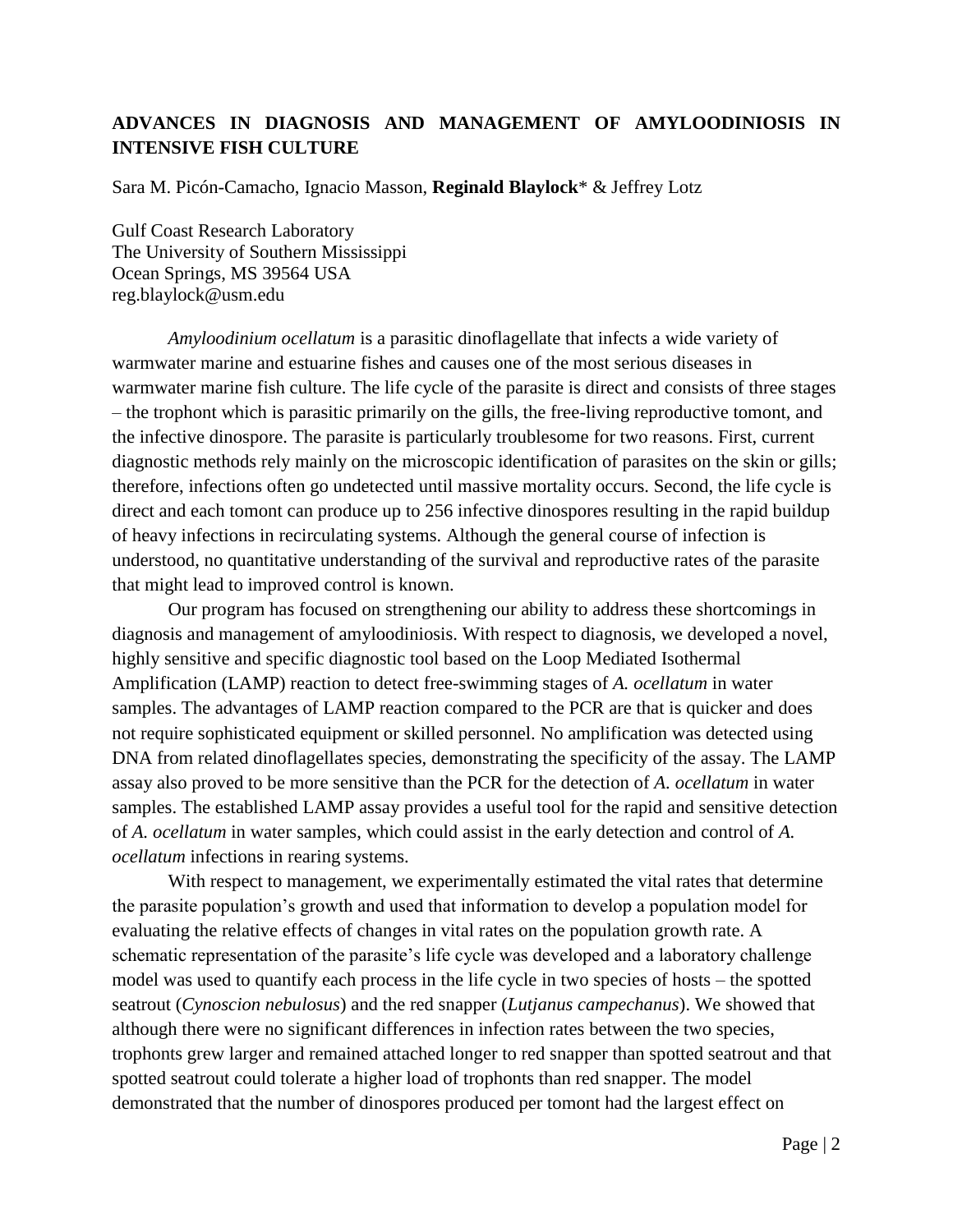parasite population growth. Although the model clearly suggests that control strategies should continue to focus on limiting the number of dinospores in a system, the model provides a framework for evaluating the relative contribution of various factors to the parasite's population growth rate under a variety of conditions.

# **PRE-SPAWNING CAROTENOID FORTIFIED DIETS IMPROVE REPRODUCTIVE TRAITS OF CHANNEL CATFISH,** *ICTALURUS PUNCTATUS* **AND SUBSEQUENT PROGENY PERFORMANCE**

**Chatakondi, N. G**., M. H. Li, B. C. Peterson and N. J. Booth

USDA ARS Catfish Genetics Research Unit Thad Cochran National Warmwater Aquaculture Center Stoneville, MS 38776, USA. nagaraj.chatakondi@ars.usda.gov

Availability of consistent number of ovulatory competent channel catfish females is a pre-requisite for efficient production of channel catfish  $\mathcal{Q}$  x blue catfish, I.*furcatus*  $\mathcal{O}$ ) hybrid in hatcheries. Raising hybrid catfish in production ponds enables the catfish farmer to harness improved growth rates, survival and feed conversion to improve production. Even though hybrid catfish production has been steadily increasing, fingerling production is still insufficient to meet the demand. Hybrid catfish embryo production involves hormone-induced spawning of channel catfish, stripped eggs are fertilized with blue catfish sperm, and fertilized eggs hatched in troughs in the same manner as channel catfish in hatcheries.

High quality broodstock maturation diets are an essential key for successful and sustainable production of hybrid catfish fry from hatcheries. Carotenoid fortification in brood fish diets has been suggested to improve maturation and egg quality in all aquatic animals. However, fish and crustaceans are unable to produce astaxanthin *de novo*, only plants and protists are capable of synthesizing carotenoids.

A 10-week pre-spawning broodfish nutrition study was conducted 2 months prior to spawning in twenty 1.5 m diameter, 760 L plastic tanks supplied with recirculated pond water and continuous air. Each tank was stocked with 10 fully mature 4-year old 'Delta' strain of female channel catfish per tank. This study was conducted to assess the effect of carotenoid fortified diets on reproductive performance of channel catfish during the pre-spawning phase. Four carotenoid fortified diets were prepared by mixing the required quantity of carotenoid in water and sprayed on a 35% protein commercial catfish feed in a concrete blender, followed by a coating of menhaden oil. The carotenoid treatments were: 1) 50 mg/kg Astaxanthin; 2) 100 mg/kg Astaxanthin; 3) 25 mg/kg of Lutein and 25 mg/kg of Zeaxanthin; 4) 50 mg/kg of Lutein and 50 mg/kg of Zeaxanthin and 5) control diet that was sprayed with the same quantity of water and oil. Four tanks were randomly allocated to a treatment.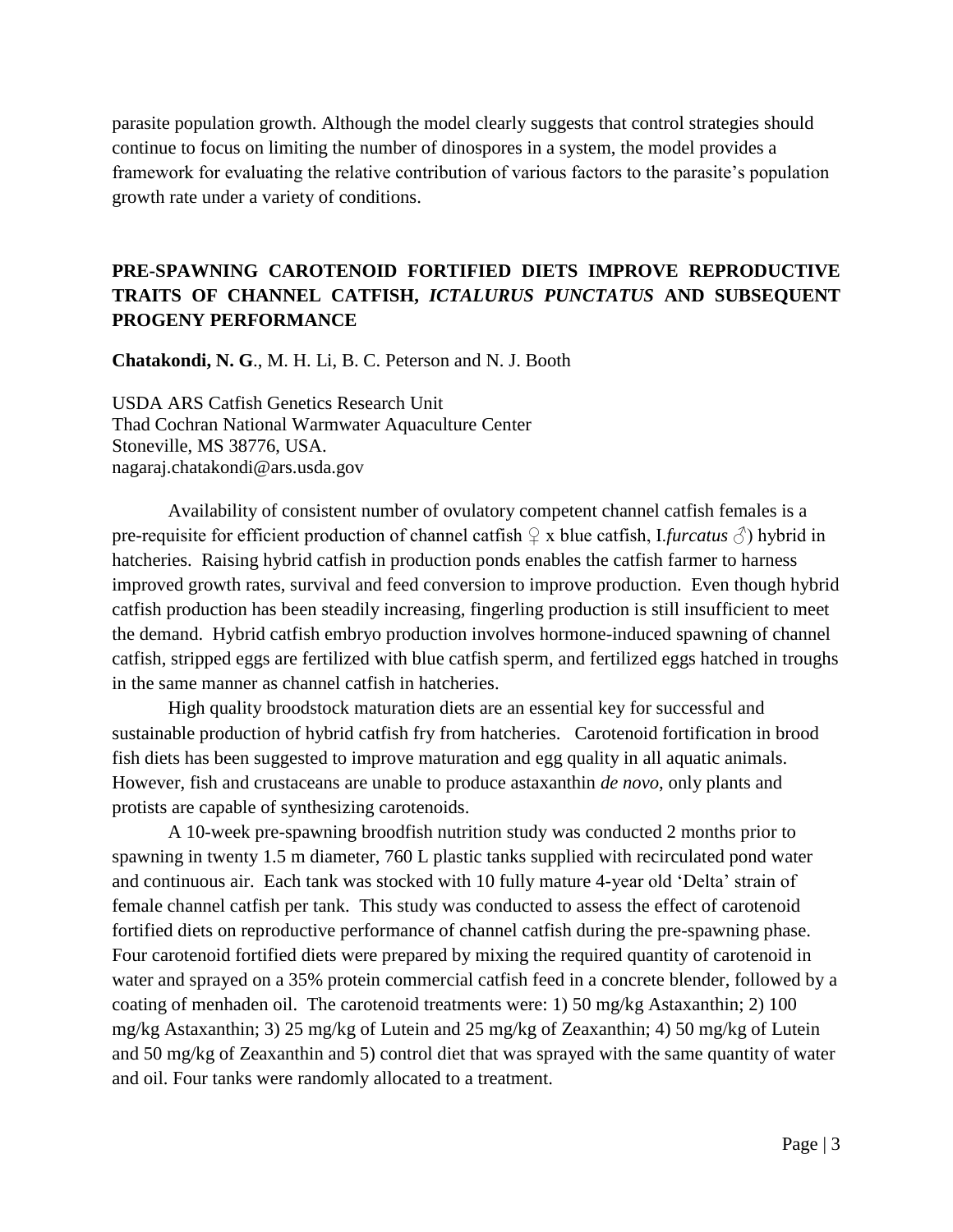Broodfish fed 100 ppm of Astaxanthin fortified feed had a higher ( $P < 0.05$ ) percent of gravid females suitable for hormone injection compared to other treatment groups. Gravid females from all the 5 treatments were subjected to hormone-induced spawning procedures to produce hybrid catfish fry in two spawning trials. Percent of females ovulated in response to hormone injection, fertility and hatching success did not differ  $(P > 0.05)$  among the treatments. However, ovulatory index, fecundity, and fry produced per kg of female were higher (P<0.05) in broodfish fed 100 mg/Kg of Astaxanthin fortified feed during the pre-spawning phase.

The results of the present study suggest that supplemental 100 mg/kg astaxanthin in broodfish diet not only improved fecundity, quality of eggs and fry production, but also enhanced the physiological response of broodfish to induced spawning. Further, progeny derived by Astaxanthin fortification in brood fish diet had a positive effect on growth, increased resistance to ESC disease challenge and had a reduced stress response to low dissolved oxygen.

## **WITHERING SYNDROME: DISTRIBUTION, IMPACTS, CURRENT DIAGNOSTIC METHODS AND NEW FINDINGS**

**C.S. FRIEDMAN<sup>1</sup>**, N.Wight<sup>1</sup>, L. Crosson<sup>1</sup>, G. R. VanBlaricom<sup>1,2</sup>, I. KIRYU<sup>3</sup>, J.D. MOORE<sup>4</sup>,

<sup>1</sup>School of Aquatic and Fishery Sciences, University of Washington, Box 355020, Seattle, WA 98195 USA

<sup>2</sup>US Geological Survey, Washington Cooperative Fish and Wildlife Research Unit, University of Washington, Box 355020, Seattle, WA 98195USA

<sup>3</sup>National Research Institute of Aquaculture, Fisheries Research Agency, Mie 516-0193, Japan; <sup>4</sup>California Department of Fish and Game and UC Davis-Bodega Marine Laboratory, PO Box 247, Bodega Bay, CA 94923 USA

carolynf@uw.edu

Withering Syndrome, WS, is a fatal disease of abalone caused by a *Rickettsia*-like organism (WS-RLO). The causative agent, "*Candidatus* Xenohaliotis californiensis" occurs along the eastern Pacific margin of North America in California, USA and Baja California, Mexico. However, as infected abalones have been transported to Chile, China (People's Rep. of), Taiwan, Iceland, Ireland, Israel, Spain, Thailand, and most recently Japan, and possibly other countries, the geographical range of the etiological agent is suspected to be broad where California red abalones, *Haliotis rufescens*, are cultured or areas where native species have been exposed to this species. Susceptibility varies among species with up to 99% losses of black abalone, *H. cracherodii*, in lab and field studies in the USA to no losses among *H. diversicolor supertexta* in Thailand. Some populations that have suffered catastrophic losses to WS have developed an increased resistance to the disease. In addition, a newly identified phage hyperparasite of the WS-RLO may reduce pathogenicity and dampen losses from the WS-RLO. Diagnosis of WS requires the identification of infection with the pathogen (WS-RLO via *in situ* hybridization or via histology coupled with PCR and sequence analysis) accompanied by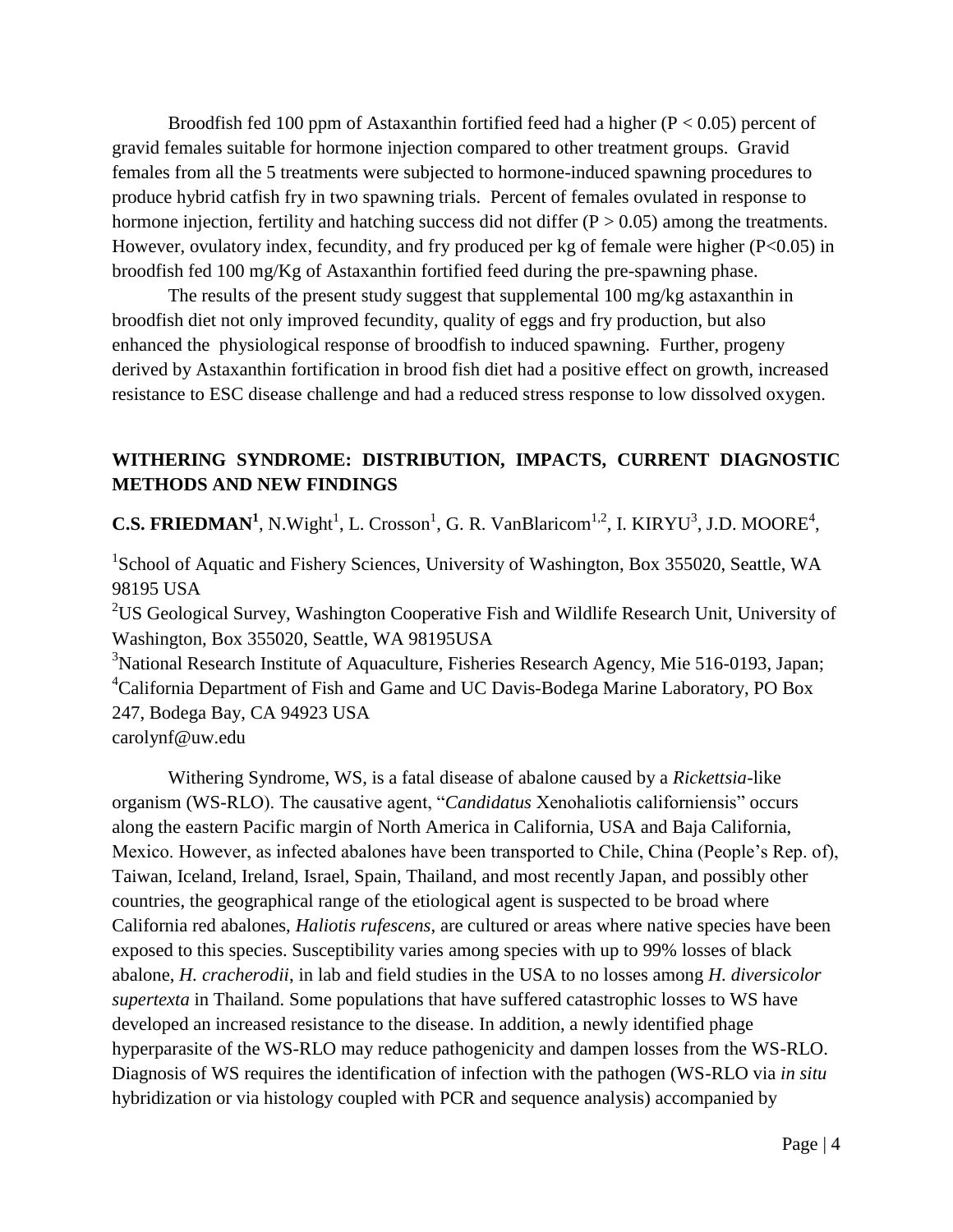morphological changes that characterize this disease (e.g. pedal and digestive gland atrophy, and digestive gland metaplasia). A real-time PCR (qPCR) assay has been developed and may be useful in quantifying amounts of pathogen DNA. Confirmation of infection by the WS-RLO cannot be done by PCR analysis alone as this method only detects pathogen DNA but can be used as a proxy for infection is areas where the agent is established. Control measures include avoidance, culling infected animals and, as per federal regulations, oral or bath treatment with oxytetracycline. Avoidance is best accomplished by the establishment of a health history and multiple health examinations prior to movement of animals. Although histology or *in situ* hybridization are required to confirm infection, qPCR is able to detect small amounts of pathogen DNA and is advised to be included as part of health examinations.

#### **FEEDING HATCHERY-PRODUCED LARVAE FROM THE GIANT GROUPER**  *EPINEPHELUS LANCEOLATUS*

**Armando García-Ortega**, Adam Daw, Kevin Hopkins

Pacific Aquaculture & Coastal Resources Center College of Agriculture, Forestry and Natural Resource Management University of Hawaii at Hilo 1079 Kalanianaole St. Hilo, HI 96720, USA [agarciao@hawaii.edu](mailto:agarciao@hawaii.edu)

Research on the larval rearing of giant grouper *Epinephelus lanceaolatus* was carried out for the first time at the Pacific Aquaculture and Coastal Resources Center (PACRC), University of Hawaii at Hilo. Fertilized eggs from captive broodstock were obtained from Kampachi Farms, Kailua-Kona, Hawaii. Approximately 36,000 viable eggs were stocked in three round tanks with central drain and conical bottom each with one  $m<sup>3</sup>$  of seawater. Fertilized eggs had a diameter of  $0.89 \pm 0.01$  mm and hatched 30 h post fertilization. At 2 days post hatch (DPH) yolk sac larvae measured  $2.4 \pm 0.2$  mm, had the mouth and anus closed, and half of the yolk was resorbed. Microalgae *Isochrysis galbana* was supplied to all tanks from DPH 1 to 20 at a density from 30,000 to 45,000/ml. Two feeding strategies were tested. In one tank, enriched trocophore larvae of the Pacific oyster (*Crassostrea gigas*) were fed in DPH 2 and 3, shifting the feeding at DPH 4 to enriched S-type rotifers (*Brachionus rotundiformis*) at a density of 20 per ml. In the second and third tank fish first food consisted of a mix of calanoid copepods (*Parvocalanus crassirostris*) (0.5 to 3.0/ml) and enriched S-type rotifers (10/ml), both were fed to the fish twice every day. At 4 DPH the yolk sac in larvae measuring  $3.0 \pm 0.0$  mm was almost completely resorbed, however, food was already present in the gut in the mixed copepod/rotifer feeding. At 6 DPH massive mortality occurred in the rotifer treatment as apparently the fish were not able to ingest them. By 8 DPH mortality was total in this tank. In contrast, fish in the mixed feeding regime showed constant feeding behavior with gut fullness confirmed visually under the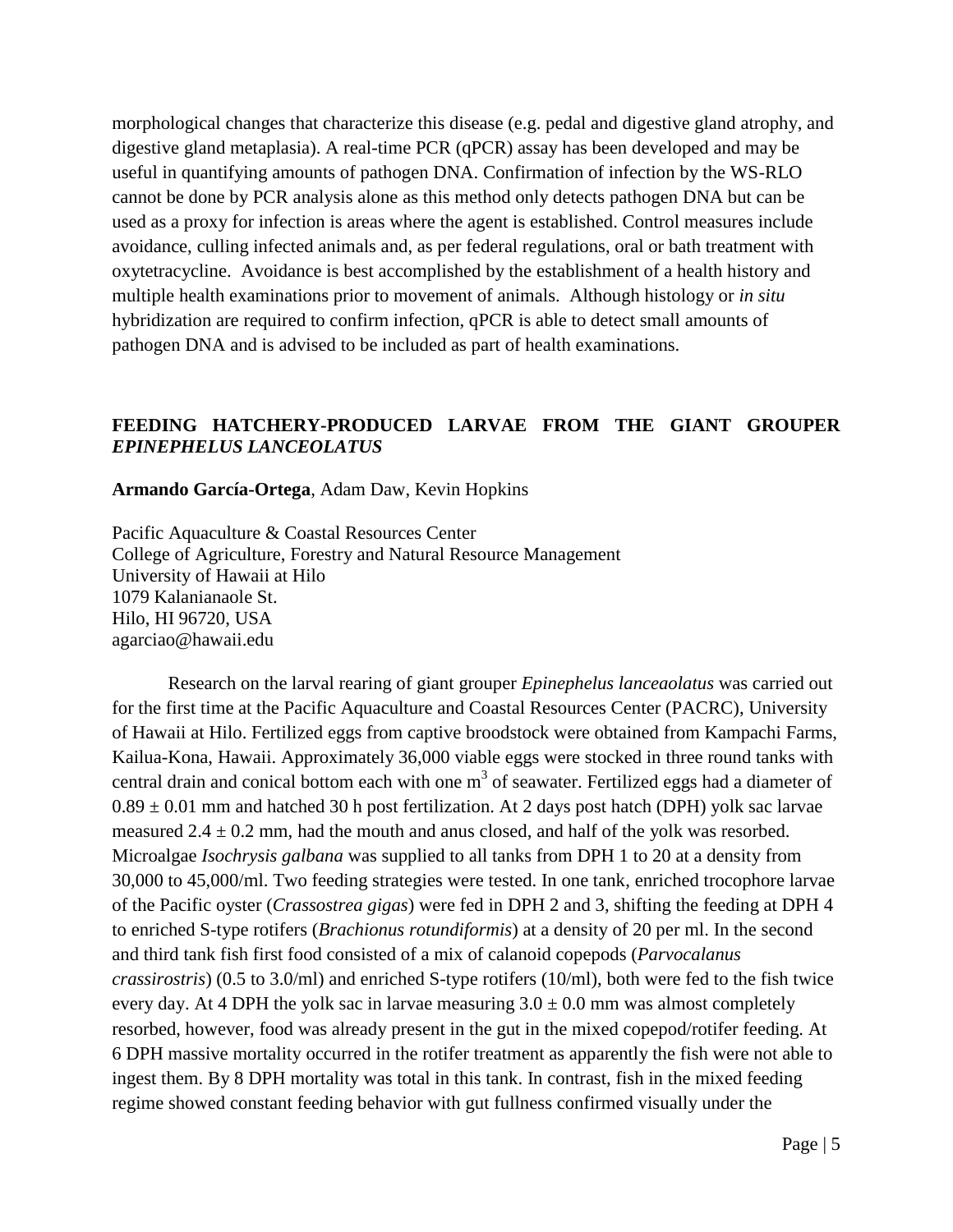microscope. At 10 DPH a co-feeding treatment was initiated in one of the two remaining tanks with a microdiet of 200-300 µm particle size and shifted to 300-500 µm in DPH 14 at a fish larvae length of  $5.1 \pm 0.3$  mm. Despite being fed the same mixed rotifer/copepod ration, growth of larvae was higher in the co-fed treatment. Thus, at DPH 17 co-feeding was also applied in the other tank. Starting at 14 DPH instar I nauplii of *Artemia* was supplied to the larger fish tank followed by a mix of instar I nauplii and enriched metanauplii two days later. The same was applied at DPH 17 in the smaller fish. *Artemia* was fed two times per day at a density of 1-3/ml. At DPH 20 the supply of rotifers and copepods to the tanks was terminated. Grouper larvae presented high growth rates at the *Artemia* feeding stage. Metamorphosis started at 25 DPH and at 35 DPH it was not yet completed with larvae remaining pelagic. Weaning was initiated at 35 DPH. Survival from hatched to pre-weaned larvae under the described conditions was estimated at 2.1%. Photoperiod was maintained at 24L:0D from1 to 20 DPH, then changed to 12L:12D. Water temperature and salinity were  $27.6 \pm 0.2$  °C and  $29.5 \pm 0.3$  ppt respectively.

# **STUDY ON HIGH INCIDENCE OF DEATH DUE TO COLLISION OF HATCHERY-REARED PACIFIC BLUEFIN TUNA** *THUNNUS ORIENTALIS* **JUVENILES IN NET CAGES**

**Kentaro Higuchi**\*, Yosuke Tanaka, Takeshi Eba, Akefumi Nishi, Kazunori Kumon, Hideki Nikaido, Satoshi Shiozawa

Research Center for Tuna Aquaculture, Seikai National Fisheries Research Institute, Fisheries Research Agency \*Email: higuken@affrc.go.jp

Bluefin tuna has been cultured in many countries and regions, such as the Mediterranean Sea, Mexico, Australia and Japan, because of its high commercial value. The decline of wild tuna stocks and the recent controversial issues of tuna capture-based aquaculture catalyzed the need for a stable supply of artificially-reared tuna juveniles for aquaculture purposes. The reasons for that is two-fold; first, to reduce the negative impacts on wild-stocks, and second, to promote the aquaculture industry. In 2002, Kinki University succeeded in the reproduction of Pacific bluefin tuna *Thunnus orientalis* (PBT) in captivity. Various studies to apply artificiallyreared juveniles to mass-culture system have been carried out actively since then, however a high mortality of hatchery-reared juveniles is frequently observed after transfer from indoor tanks to net cages at around 30 days post hatch. The mortality is likely due to collisions with the cage nets at dawn. Techniques are being developed to prevent these collisions as the survival rate is much lower than that of other teleosts. In order to reduce the mortality in net cages, it is important to elucidate the developmental stages of reared PBT when the collisions occur in net cages.

 Bone injuries can be considered an index for obvious collisions due to the damage caused by physical impact. In the present study, bone injuries of dead juveniles were investigated in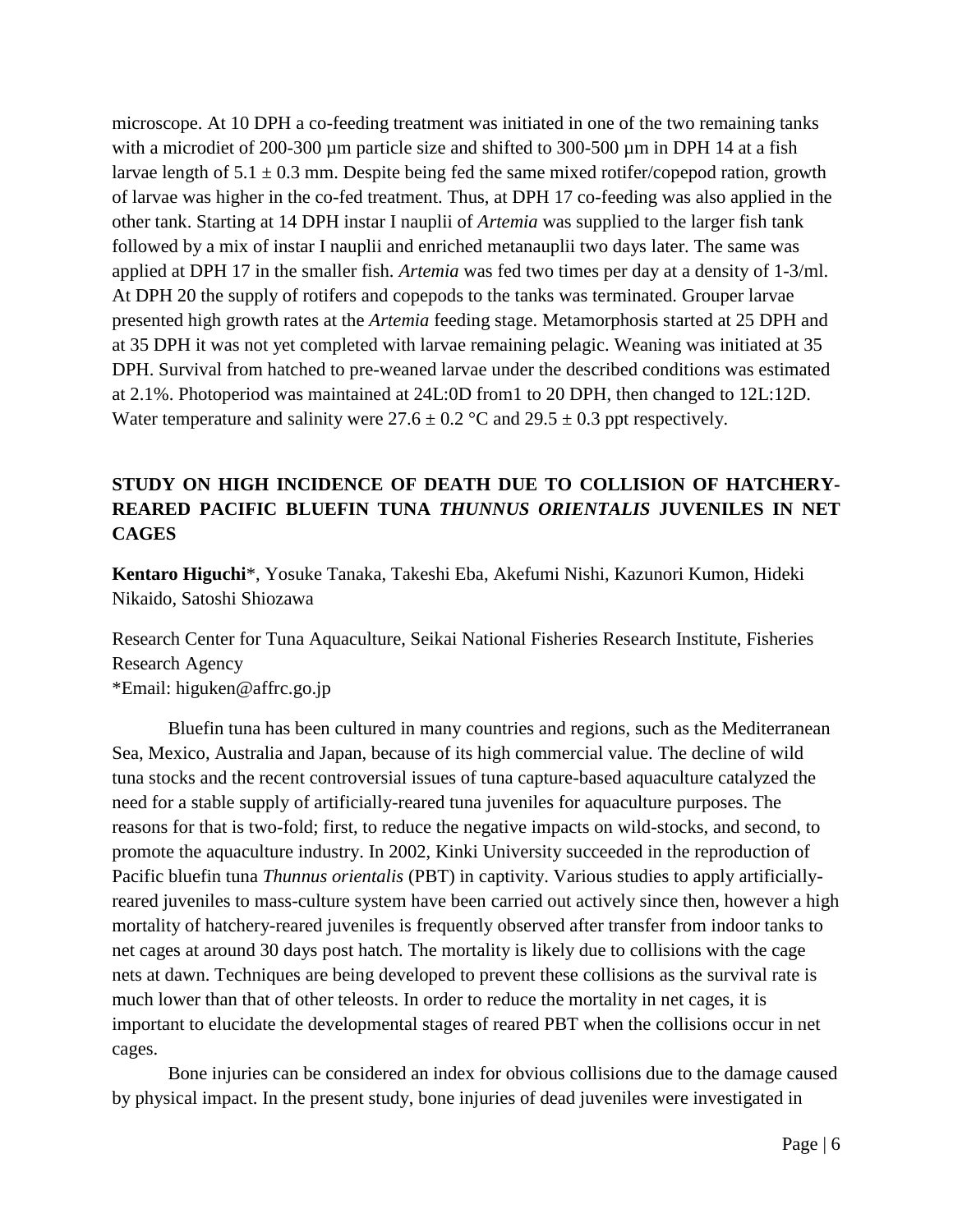order to examine the prevalence of net collisions. Juvenile PBT were reared in 3 net cages (20 m in diameter) for 90 days after being transferred from indoor tanks at Amami Station, Seikai National Fisheries Research Institute, Fisheries Research Agency, Japan. Dead fish were sampled and examined by clearing and staining method or by dissection to detect injury to the vertebral column and parasphenoid. Results showed that dislocation and fractures of the vertebral column usually occurred between the first and the 15th vertebrae. Up to 30 days after being transferred, the prevalence of injuries of the vertebral column and parasphenoid was low  $(0.0-12.0\%)$ ; with fish size being 5.5 to 15.2 cm in total length (TL). From 31+ days after transfer, the injuries drastically increased to 17.8-78.0% (21.0 to 39.2 cm in TL). These results suggest that the mortalities of juvenile PBT larger than 20 cm in TL in cages were caused by net collision. Further studies are required to determine the reason for high incidence of collisions of juvenile PBT larger than 20 cm TL and to reduce collision deaths for a consistent and stable supply of the seedlings for aquaculture.

# **SUCCESS OF SEED PRODUCTION OF HUMPHEAD WRASSE** *CHEILINUS UNDULATUS* **WITH IMPROVEMENT OF SPAWNING INDUCTION, FEEDING, AND REARING CONDITION.**

**Narisato Hirai**<sup>1</sup>, Masahiko Koiso<sup>2</sup>, Kazuhisa Teruya<sup>3</sup>, Masato Kobayashi<sup>3</sup>, Takayuki Takebe<sup>3</sup>, Taku Sato $^3$ , Koichi Okuzawa $^4$ , and Atsushi Hagiwara $^5$ 

<sup>1</sup>National Research Institute of Aquaculture, Aquaculture Systems Division  $2$ Japan Sea National Fisheries Research Institute, Stock Enhancement and Aquaculture Division <sup>3</sup>Seikai National Fisheries Research Institute, Research Center for Subtropical Fisheries <sup>4</sup>National Research Institute of Aquaculture, Aquaculture Technology Division <sup>5</sup>Nagasaki University, Graduate School of Fisheries Science and Environmental Studies nrhirai@fra.affrc.go.jp

Humphead wrasse, *Cheilinus undulatus*, is the largest labrid fish distributed in tropical and sub-tropical regions of the Indo-Pacific and occur around coral reefs. Increasing fishing pressure since the early 1990s for the live reef-fish trade, caused the number of this species to drop in many countries, finally resulting in its listing in Appendix II of the Convention on International Trade in Endangered Species of Wild Fauna and Flora (CITES) in 2004. Currently, international trade is government-controlled or the catch of humphead wrasse banned in some of the countries. In Japan, the fishery of humphead wrasse is found in Ryukyu Islands, and the annual catch was 6.4t in 1990, but decreased to approximately half that during the last two decades.

Attempts of aquaculture are becoming important for the sustainable utilization of humphead wrasse. Successful seed production (120 juveniles) was achieved once in Indonesia in 2003, however, reproducible production has not been established. Therefore, we examined the method of spawning induction and initial food and rearing conditions of larvae. Spontaneous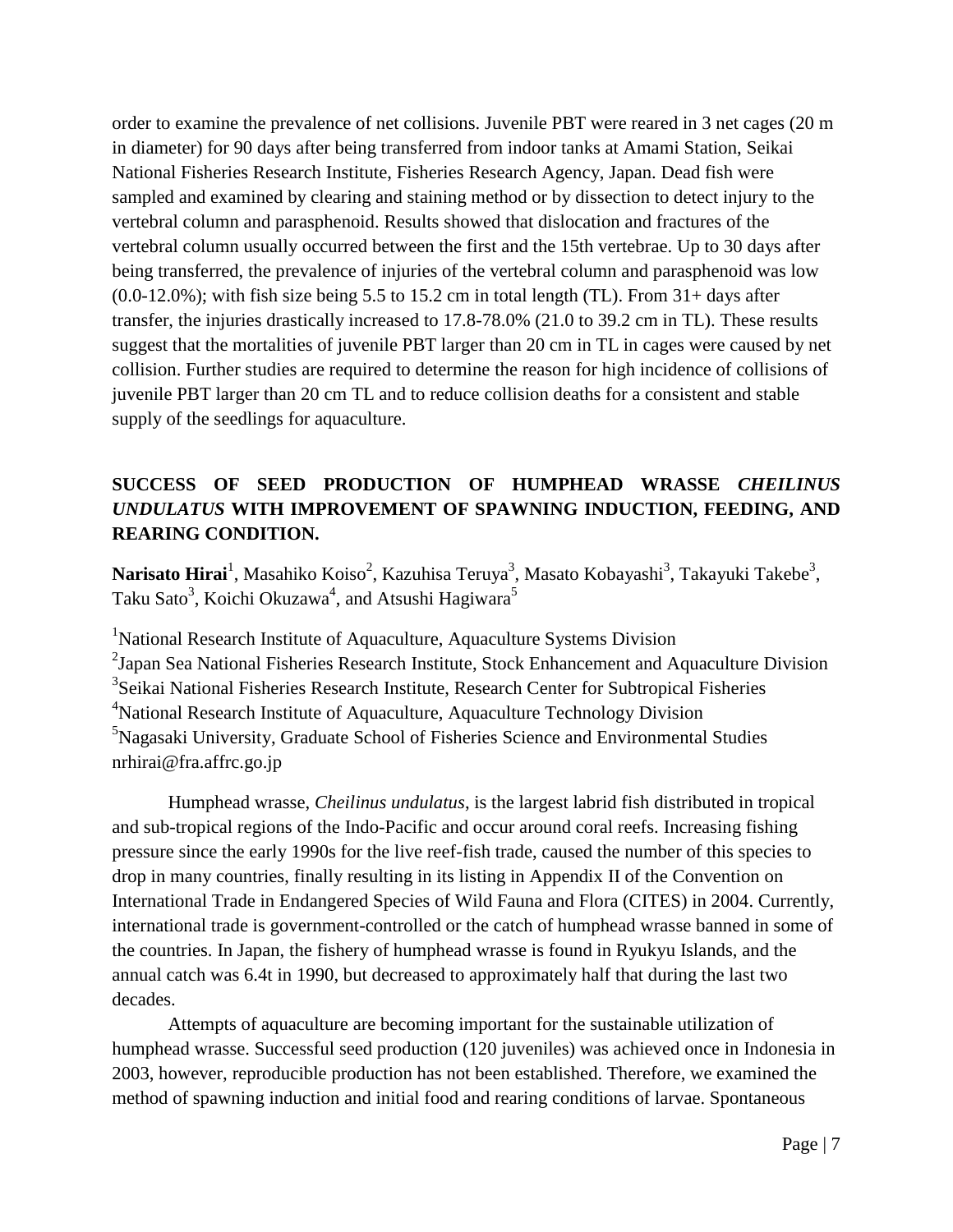spawning was found when the water temperature was greater than 28°C, and within 1 week of the new moon during June through September. Fertilization rate was  $10 - 25\%$  with spontaneous spawning, but was successfully induced 100% with a drawdown of seawater in rearing tanks of the broodstock. The mouth diameter of humphead wrasse larvae is small (133 µm), therefore we also examined initial feeding. Two different types of monogonont, SS-type rotifer (*Brachionus rotundiformis* Thai-strain) and more minute Proalid rotifer (*Proales similis*), were used as candidates of live food and boiled chicken yolk and powdered milk were also examined. Larvae preferred *Proales similis* than any other diet during the first 7days after initial feeding, and thereafter, preferred SS-type rotifer. The survival rate of larvae was highest when fish were reared in 0.5 kL circle tanks with 20 ml/min aeration at 30 °C, with addition of a layer of surface oil to prevent surface death of larvae. By using *Proales similis* as the initial live food, optimizing aeration rate and adding feed oil, we produced 22 juveniles at 50 days post hatch [dph] (survival  $= 0.25\%$ , TL= 9.0 mm) on August 2011. In September 2011, we produced 537 juveniles at 50 dph (survival=  $10.7\%$ , TL=  $9.1 \text{ mm}$ ) with the use of concentrated oxygen for aeration, indicating that examined rearing method was reproducible for the seed production of humphead wrasse.

#### **WITHERING SYNDROME IN ABALONE IN JAPAN**

**I. Kiryu<sup>1</sup>**, J. Kurita<sup>1</sup>, K. Yuasa<sup>1</sup>, T. Nishioka<sup>1</sup>, Y. Shimahara<sup>1</sup>, T. Kamaishi<sup>1</sup>, N. Tange<sup>2</sup>, N. Oseko<sup>1</sup> and C. S. Friedman<sup>3</sup>

<sup>1</sup>National Research Institute of Aquaculture, Fisheries Research Agency, Mie 516-0193, Japan  $2$ Fish Farming Center Department of Agriculture, Forestry and Fishery Tottori Prefectural Government, Tottori 689-0602, Japan

<sup>3</sup>School of Aquatic and Fishery Sciences, University of Washington, Seattle, Washington 98195, USA

ikunari@affrc.go.jp

Withering syndrome (WS) is known as a chronic wasting disease in abalone caused by *Candidatus xenohaliotis californiensis*, a Rickettsia-like organism (RLO) and has been prevalent on the west coast of the United States since the mid-1980s. WS is listed as notifiable disease in the International Aquatic Animal Health Code of the Office International des Epizooties (OIE). In Japan, the WS-RLO was first detected in 2011 in farmed, juvenile Japanese black abalone (*Haliotis discus discus*; 14 – 34mm in shell length). Those abalone experienced monthly mortality rates from 3 to 10% with a cumulative mortality of 32.8%, and histopathological changes and pathogens were not found except for basophilic, intracellular bacterial colonies within the epithelium of the digestive tract. Morphological characteristics and target tissues containing the bacterial inclusions were consistent with those of the WS-RLO. High intensity of infection by the RLO was observed in the epithelium of the posterior portion of the esophagus, the intestinal epithelium and, to a lesser extent, in the epithelium of transport ducts in the digestive gland. The RLOs observed were conclusively identified as the agent of withering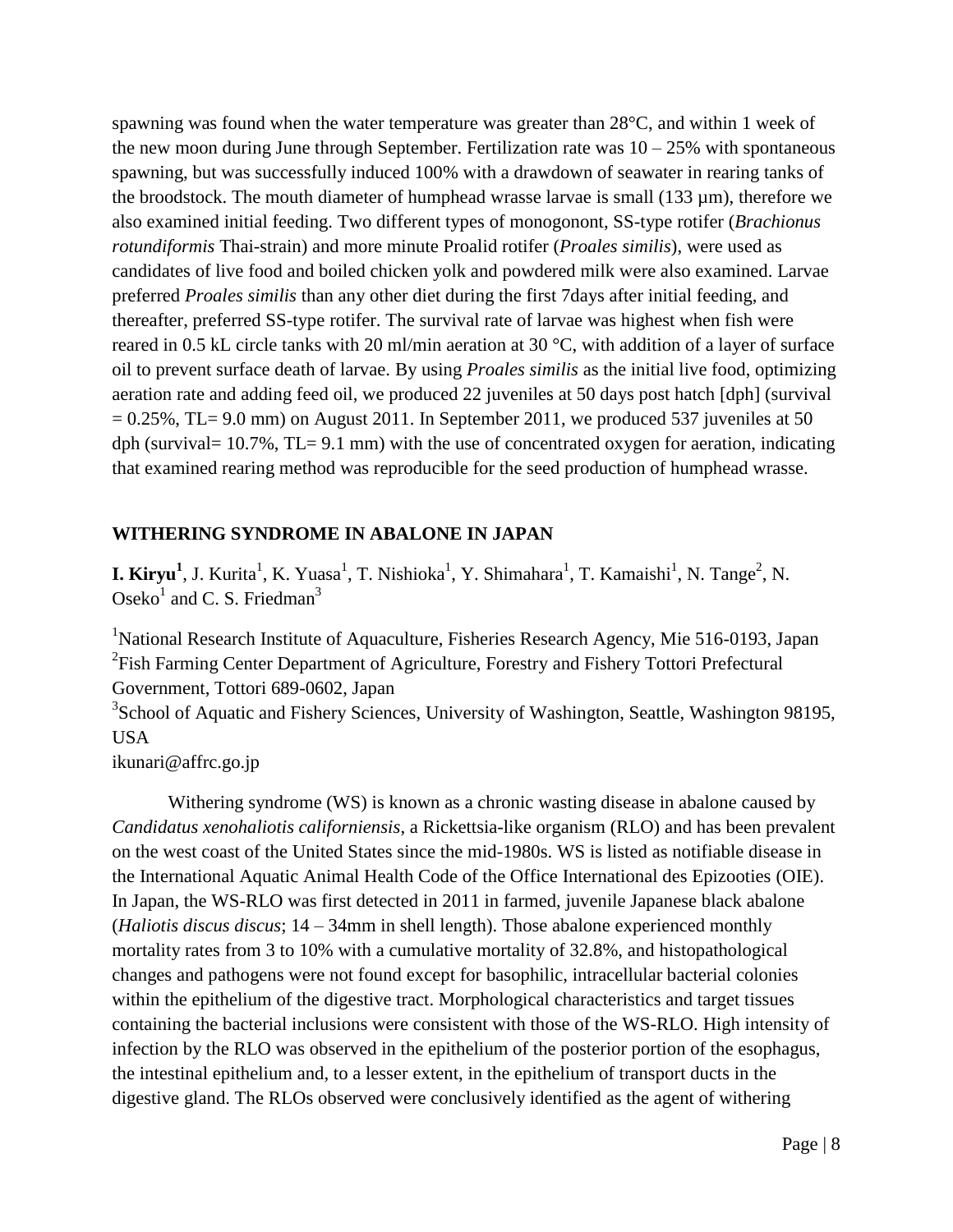syndrome by the additional investigation of PCR and sequence analysis. Preventive measures against WS implemented in Japan will be shown.

# **MARINE FISH HATCHERY TECHNOLOGY AND RESEARCH AT THE THAD COCHRAN MARINE AQUACULTURE CENTER**

**Phillip G. Lee**, Reginald Blaylock, Eric Saillant and Jeffery Lotz

Thad Cochran Marine Aquaculture Center Gulf Coast Research Laboratory-University of Southern Mississippi 703 E. Beach Road, Ocean Springs, MS 39564 leenrcc@gmail.com

The Thad Cochran Marine Aquaculture Center is composed of 7 new laboratory buildings dedicated to the development of Gulf of Mexico marine fish aquaculture. The buildings include live feed production systems, hatchery, broodstock, juvenile and adult production systems, as well as, wet and dry laboratories for genetic, disease, nutrition and behavioral research. In addition, several buildings are used for teaching and public educational purposes. The primary objectives of the Center are to enhance Mississippi Gulf waters with commercially and recreationally important species and develop aquaculture technology for commercial transfer. The immediate goals of the Center are to develop the methods to capture, maintain and spawn broodstock of marine fish in order to facilitate production, rearing, tagging, releasing and assessing of juveniles in a stocking program. The facility employs cutting-edge technology, peerreviewed research, and hands-on testing to grow fish in an environmentally sustainable and economically feasible manner. Research is funded through partnerships with state and federal agencies, as well as by private companies. The facility is unique in that all hatchery and production tanks are closed, recirculating seawater systems filled with artificial seawater, insuring biosecurity between tanks and the environment. The research and facilities can be divided into three programs, Spotted Seatrout Program, Red Snapper Program and Demonstration Program for new species. Over the last few years, more than half a million Spotted Seatrout (*Cynoscion nebulosus*) have been stocked into Gulf waters. Seatrout have been tagged and released and an assessment program is being developed in collaboration with the Mississippi Department of Marine Resources. The second major project focuses on Red Snapper (*Lutjanus campechanus*); several thousand have also been released in recent years. The Red Snapper Program has been significantly expanded during the last 2 years with the construction of the new Red Snapper Hatchery and Grow-out buildings. Improvements in live feed production have been key to the success of these expanding hatchery production projects. Additional species have been the focus of the Demonstration Project research, including Cobia (*Rachycentron canadum*), Tripletail (*Lobotes surinamensis*) and Atlantic Croaker (*Micropogonias undulatus*). The Center has led an effort to establish a Gulf of Mexico Marine Fish Hatchery Consortium that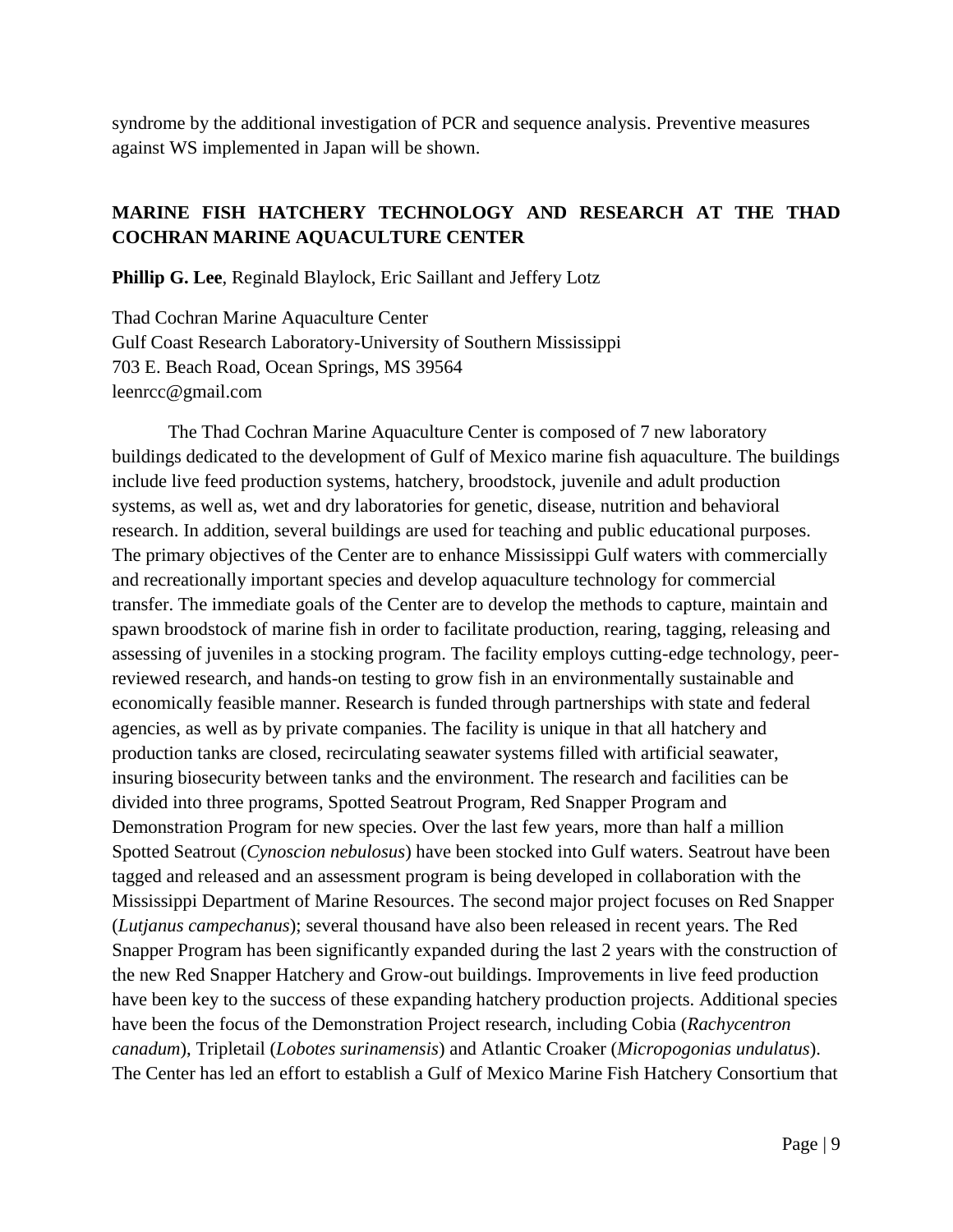would link a number of research and private scientific institutions on the Gulf coast, improving communication and coordinating joint research.

# **EFFECTS OF DOCOSAHEXAENOIC ACID AND TAURINE LEVELS IN ROTIFERS ON GROWTH AND SURVIVAL OF LARVAL AMBERJACK** *SERIOLA DUMERILI*

 $\mathbf{H}$ iroyuki Matsunari $^{1^*}\!,$  Hiroshi Hashimoto $^2$ , Takashi Iwasaki $^3$ , Kentaro Oda $^2$ , Yoshitsugu Masuda $^2$ , Hitoshi Imaizumi $^2$ , Kazuhisa Teruya $^2$ , Hirofumi Furuita $^1$ , Takeshi Yamamoto $^1$ , Kazuhisa Hamada $^4$  and Keiichi Mushiake $^1$ 

<sup>1</sup>National Research Institute of Aquaculture, Fisheries Research Agency, Minami-ise, Mie, Japan.

<sup>2</sup>Shibushi Station, National Center for Stock Enhancement, Fisheries Research Agency, Shibushi, Kagoshima, Japan.

<sup>3</sup>Stock Enhancement Technology Development Center, National Research Institute of Aquaculture, Fisheries Research Agency, Saiki, Oita, Japan

<sup>4</sup>Komame Branch, Stock Enhancement Technology Development Center, National Research Institute of Aquaculture, Fisheries Research Agency, Otsuki, Kochi, Japan. matunari@affrc.go.jp

The amberjack *Seriola dumerili* is a commonly cultured species in southwest Japan and aquaculture production, together with yellowtail *Seriola quinqueradiata,* dominates that region. Although a stable supply of amberjack juveniles artificially produced in Japan is urgently needed, the current technology for mass seed production is still incomplete. Successful seed production of marine fish requires fortification of live foods that have insufficient essential nutrients. The docosahexaenoic acid (DHA) and taurine contents of wild amberjack larvae were higher than cultured larvae. These nutrients in *Artemia nauplii* and especially rotifers, which are used as live foods for amberjack larvae during seed production, were markedly lower compared to wild zooplanktons. These findings suggest that DHA and taurine contents in rotifers used for seed production of amberjack are insufficient for the requirements for this species.

 First, we investigated the effect of DHA on growth and survival of larval amberjack. Larvae at 3 days post-hatch (dph) were fed rotifers enriched with commercial DHA supplements at 4 levels, and reared for 7 days. DHA enrichment of rotifers was effective to improve growth, survival rate, and swim bladder inflation of amberjack larvae. Next, we investigated the effect of algae with different DHA contents on growth performance, survival, and swim bladder inflation of larval amberjack. The algae were used for rotifer enrichment and also supplemented to the larval rearing tanks in static condition. Feeding trials were conducted from 1 to 10 dph. Rotifers enriched with *Nannochloropsis* (EPA rich rotifers) were effective to enhance growth and survival, but DHA was essential to improve the swim bladder inflation in amberjack larvae. Furthermore, the effect of feeding rotifers enriched with taurine on the growth performance and survival of larval amberjack was investigated. Amberjack larvae at 3 dph were fed rotifers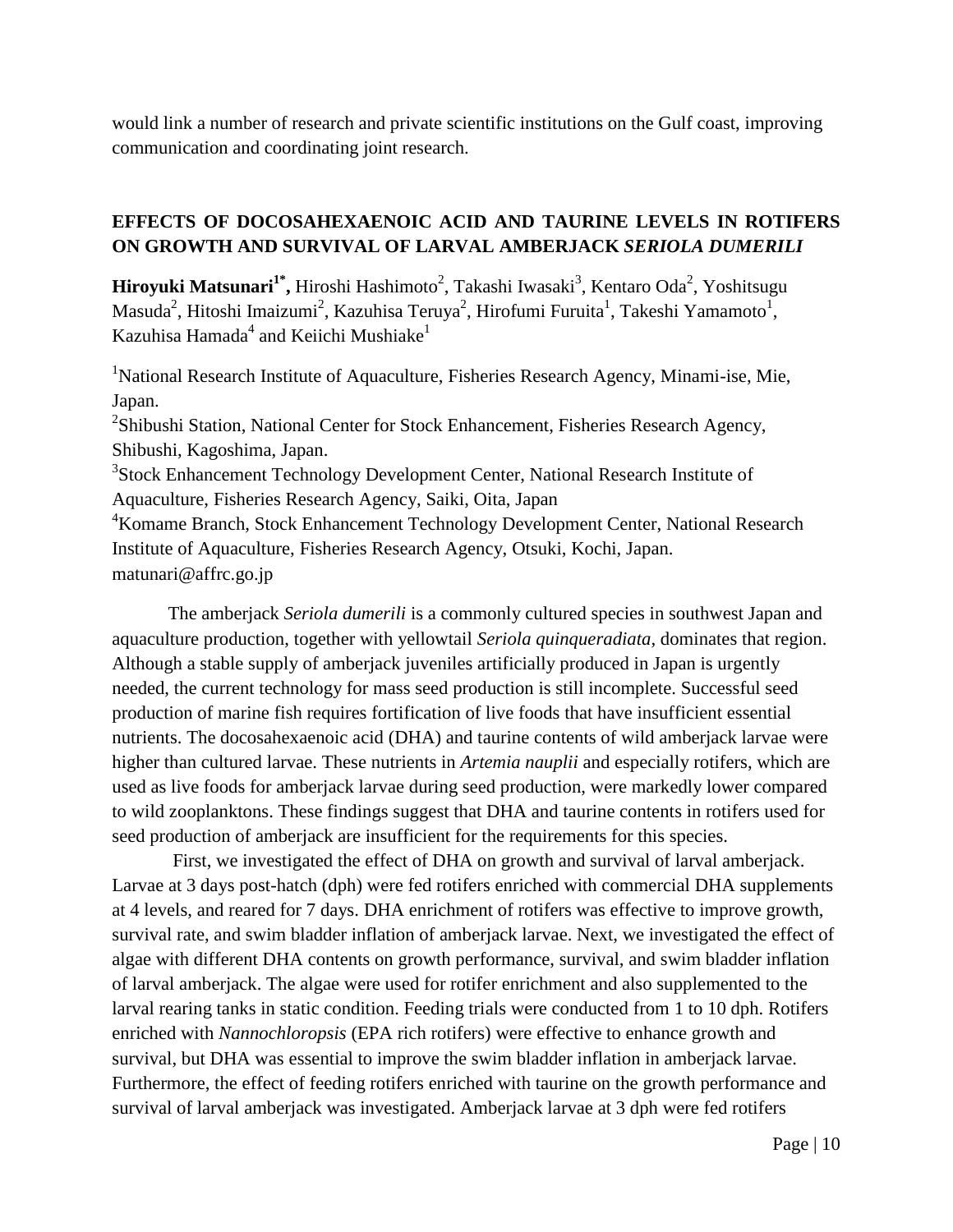enriched with a commercial taurine supplement at 4 levels (0, 200, 400 and 800mg/l), and reared for 7 days. Growth and survival of fish fed rotifers enriched with taurine supplement at 800mg/l were improved compared to fish fed the rotifers without taurine enrichment. Taurine enrichment of rotifers is effective to improve the survival of amberjack larvae.

 The results of these studies indicate that enrichment of rotifers with DHA and taurine is essential for the growth and survival of larval amberjack, and the requirements of DHA and taurine in rotifers are estimated at 1.5 and 5.3 mg/g on a dry matter basis.

# **APPLICATION TO THE GENETIC BREEDING USING GENOMICS INFORMATION IN YELLOWTAIL (***SERIOLA QUINQUERADIATA***)**

Akiyuki Ozaki<sup>1</sup>\*, Kazunori Yoshida<sup>2</sup>, Kai Wataru<sup>1</sup>, Jun-ya Aoki<sup>1</sup>, Yumi Kawabata<sup>1</sup>, Kanako Fuji<sup>3</sup>, Satoshi Kubota<sup>3</sup>, Kazuki Akita<sup>3</sup>, Takashi Koyama<sup>3</sup>, Masahiro Nakagawa<sup>2</sup>, Takurou Hotta<sup>2</sup>, Tatsuo Tsuzaki<sup>2</sup>, Nobuaki Okamoto<sup>3</sup>, Takashi Sakamoto<sup>3</sup>, and Kazuo Araki<sup>1</sup>

<sup>1</sup> National Research Institute of Aquaculture, Fisheries Research Agency,  $422-1$ , Nakatsuhamaura, Minamiise-cho, Watarai-gun, Mie, 516-0193, Japan  $2^2$  Goto Branch of Seikai National Fisheries Research Institute, Fisheries Research Agency, 122-7, Nunoura, Tamanoura-machi, Goto-shi, Nagasaki, 853-0508, Japan <sup>3</sup> Faculty of Marine Science, Tokyo University of Marine Science and Technology, 4-5-7, Konan, Minato-ku, Tokyo, 108-8477, Japan aozaki at affrc.go.jp

The capture marine products industry has developed as the majority of the fishery industry, directly using aquatic resources. Only recently has the breeding of marine fish been considered important research, due to the decrease of available aquatic resources. Beyond the depletion of aquatic resources, the expectation of aquaculture research is getting higher. Genetic improvement of economic traits is needed to improve phenotypes suitable for captive breeding, improving with every generation. We are researching practical application for selection of economically important traits from natural genetic resources of yellow tail (*Seriola quinqueradiata*).

 In our study, we identified sex-linked markers for the genetic-sex of yellowtail as a representative binary trait, which can be useful for controlling sex in yellowtail breeding. When an efficient sex detection method becomes available for yellowtail, it will be possible to select the fastest-growing sex to increase food production. The sex-determining locus is located in Squ12 Genetic linkage map, and the sex-linked alleles were inherited from the female parent. This result suggests that yellowtail has a ZZ–ZW sex-determining system, and that it would be possible to use these sex-linked markers to discriminate between sexes.

 We also targeted disease resistance for important traits. Especially, Benedenia disease caused by the ectoparasite *Benedenia seriolae* and is difficult to prevent in marine aquaculture systems. This is a serious parasitic disease in yellowtail aquaculture, leading to secondary viral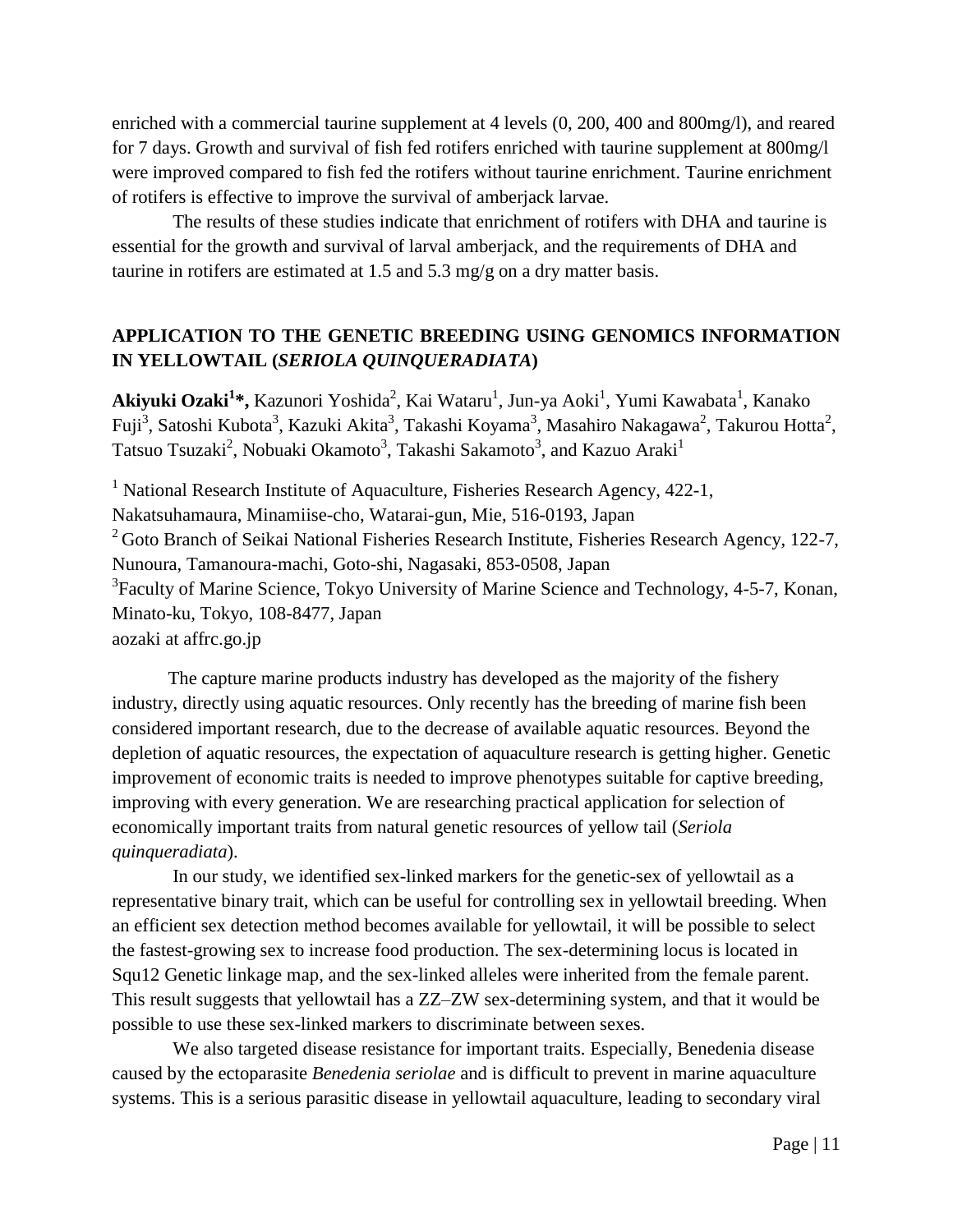or bacterial infections. Because fish rub their bodies against the fish cage to remove the parasite, mortality is quite high especially juveniles. The common way of removing the parasite is to soak the fish in a freshwater bath. However, this method requires a lot of time, cost, and effort. To evaluate the genetic basis of Benedenia disease resistance in yellowtail, a genome-wide and chromosome-wide linkage analysis was initiated using  $F_1$  yellowtail families. Two major quantitative trait loci (QTL) regions on linkage groups Squ2 and Squ20 were identified and then confirmed in  $F_1$  families. These QTL regions explained 32.9–35.5% of the phenotypic variance. This is the first genetic evidence discovered that contributes to detailing the phenotypic resistance to Benedenia disease, and the results will help resolve the mechanism of resistance to this important disease of yellowtail.

 Advanced research is progressing. DNA marker-assisted selection "MAS" program were performed for linkage groups Squ2 and Squ20 QTL significant region using the  $F_2$  family.  $F_2$ QTL congenic line had a significant phenotypic difference in the number of parasites, when comparing resistant-parents with susceptible-parents in parental genotype combinations.

 The next step is to apply MAS breeding to other target aquatic species. The effective utilization of natural genetic marine resources in aquaculture has more advantages compared because wild species are not selected and still maintain high genetic diversity.

# **THE COOPERATIVE CULTURE OF SEAWEED IN NEW ENGLAND—HOW RESEARCH, INDUSTRY, AND EXTENSION ARE CULTIVATING A NEW FIELD IN AQUACULTURE**

**Sarah Redmond\* ,** Dana Morse Charles Yarish, Jang Kim, Paul Dobbins, Tollef Olson

Maine Sea Grant & University of Maine Cooperative Extension University of Maine Orono, ME 04469 sarah.redmond@maine.edu

A partnership of research, industry, and extension in the Northeast has resulted in successful commercial culture of native seaweed species in Maine and Long Island Sound. Development of nursery culture and grow-out technologies for sugar kelp (*Saccharina latissima*) in the Seaweed Biotechnology Laboratory at the University of Connecticut and the lab and farm of Ocean Approved, LLC, of Portland, ME has allowed for the establishment of the first commercial kelp farm in the United States and an educational and research farm in Long Island Sound. The technology was shared and further developed along the coast of Maine by integrating kelp lines on six different shellfish farms through a Maine Sea Grant extension-led collaborative research project. The first regional seaweed aquaculture workshop was held as a result of this work, bringing together members of the seaweed industry, potential new farmers, researchers, extension, students, and entrepreneurs. This emerging new field continues to grow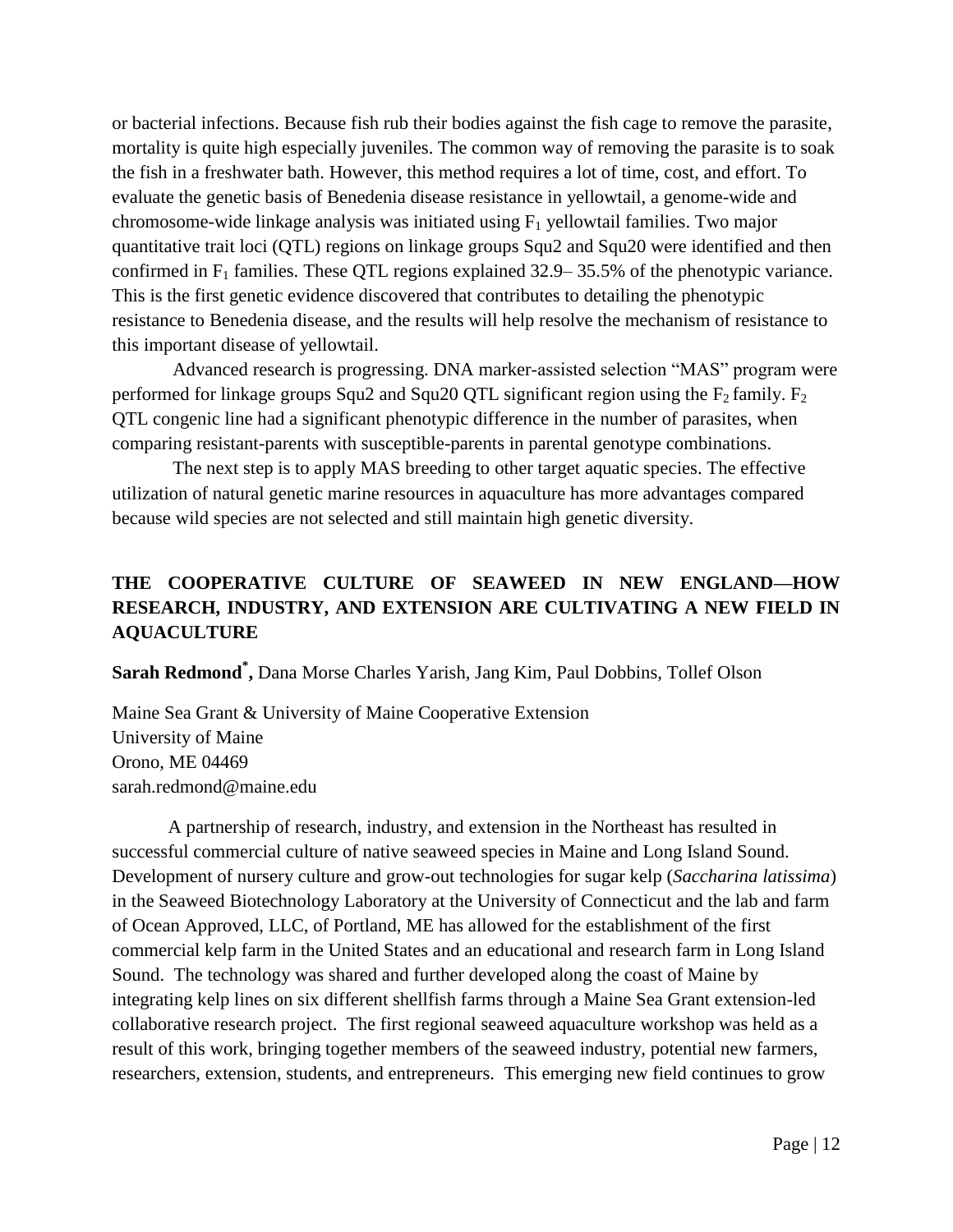in the Northeast with the sharing of ideas, technologies and information through the open and collaborative relationships of extension, research, and industry.

## **INTENSIVE JUVENILE PRODUCTION OF YELLOWTAIL AMBERJACK (***Seriola lalandi***) IN SOUTHERN CALIFORNIA**

**Federico Rotman\*,** Kevin Stuart, and Mark Drawbridge

Hubbs-SeaWorld Research Institute 2595 Ingraham St. San Diego, CA 92109, USA kstuart@hswri.org

Hubbs-SeaWorld Research Institute (HSWRI) has been culturing yellowtail amberjack (*Seriola lalandi*) at its laboratory in San Diego, CA since 2003. Beginning in 2007 intensivelevel production began at the Mission Bay research facility in order to refine methodologies at a commercial scale. Initial results yielded survival levels to 1 gram juvenile between 0.2 to 5.0% with varying degrees of skeletal malformation (often greater than 40%). Moreover, larval swim bladder inflation rates have been highly variable; an issue that poses potential problems for the cage-based production of the species. In 2012 live feed quality and larval rearing microbial management improvements were made to production protocols and systems in order to increase juvenile quantity and quality. Many of these changes were based on observations made during HSWRI larval rearing trials coupled with advancements in the global aquaculture industry.

 Live feed quality was enhanced through the improvement of the water quality supplying both the rotifers (*Brachionus plactilis*) and *Artemia* (*Artemia franciscana*), as well as limitation of bacterial loading in the live feeds culture systems. The water quality supplying live feeds systems was improved by adding high-capacity 1  $\mu$ m pleated filters and high-intensity ultraviolet sterilizers. Furthermore, *Artemia* protocols were modified to decrease *Vibrio* spp loading through the use of INVE Separt systems, INVE Hatch Controller, improved sanitation and automated cold storage. Rotifer systems were modified to promote more stable microbial communities through the use of recirculation technology and improved cold storage.

 Larval rearing systems were improved through the addition of a dedicated, high-capacity 1 µm pleated filter, ultraviolet sterilizer and heaters. In order to remove accumulated bio-film from tanks, plumbing and equipment, a routine total-system disinfection protocol was established in between production runs. Moreover, quantitative bacterial screening methods were put into place to confirm cleaning and disinfection protocols. With these systems in place, various larval rearing strategies were trialed at intensive levels in "commercial-scale" larval tanks (volumes between  $1.6 - 8.0 \text{ m}^3$ ) based on previous experimental results. In most trials, rotifers and turbidity (algae paste or clay) were administered to larval tanks continuously via an automated temperature controlled cold-storage unit. Although clay-based turbidity protocols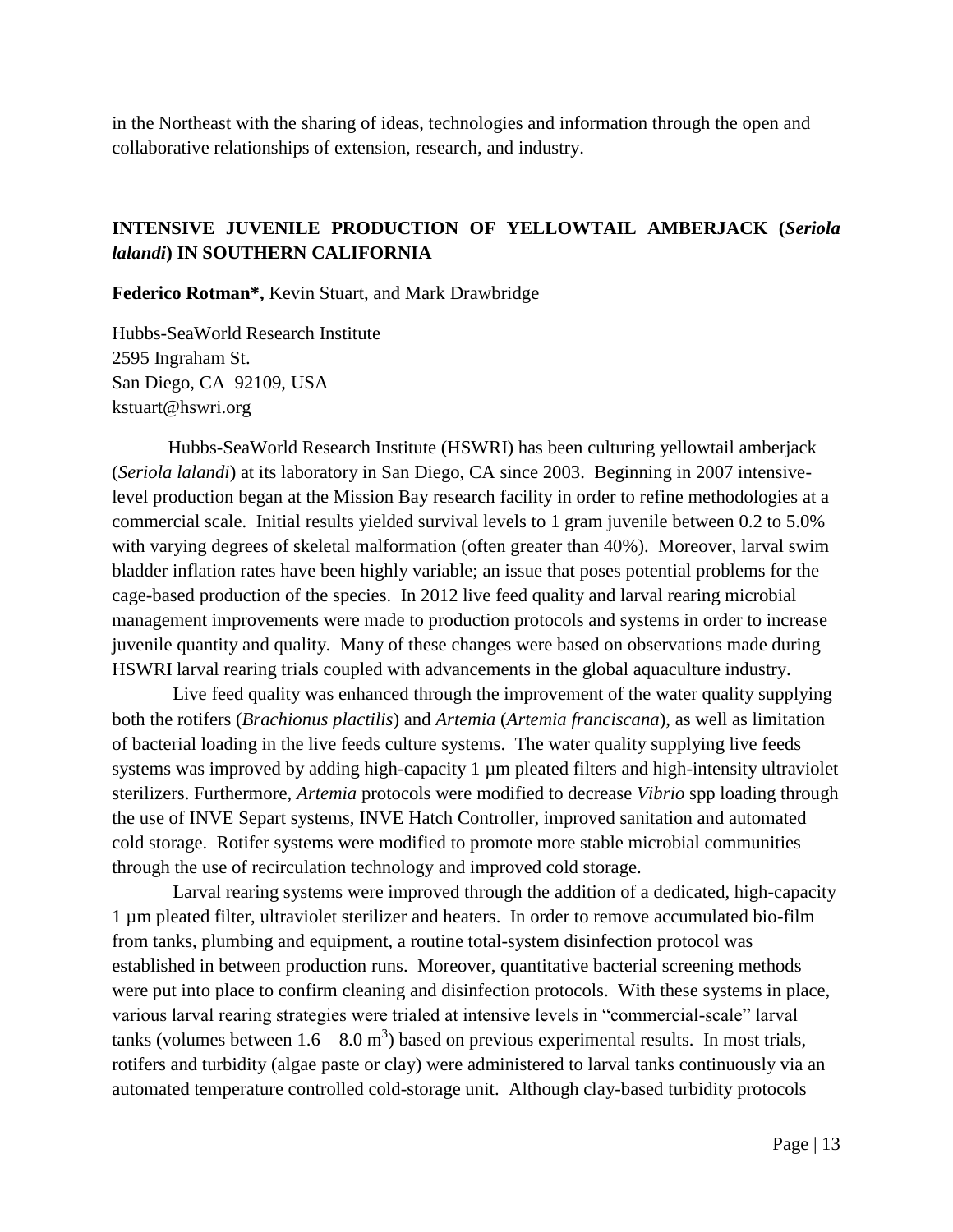were trialed with relatively poor success, algae-paste turbidity protocols coupled with larval passive-transfer methods yielded the most productive results.

 Ultimately, utilizing improved systems and protocols, two *Seriola lalandi* production runs were completed in the summer of 2012 and one is currently underway. The first run yielded more than 200,000 weaned 0.75 gram juveniles (30% survival from egg); the second produced more than 45,000 weaned 1.3 gram juveniles (7% survival from egg) and the third is currently still in its late larval stage but appears to be following a similar successful trend. Skeletal malformation rates have been relatively very low  $(< 5.0\%)$  compared to previous years production. Although these results have been encouraging, larval swim bladder inflation rates have been very problematic, even compared to previous years, with the first two runs demonstrating inflation rates of < 1.0% and 23.0%, respectively.

 Current research and development efforts include further refining systems and protocols, reducing variability in larval survival and improving swim bladder inflation.

#### **IN SITU SWIMMING AND SETTLEMENT BEHAVIOR OF CULTURED SERRANID LARVAE,** *PLECTROPOMUS LEOPARDUS* **AND** *EPINEPHELUS MALABARICUS*

 $\mathbf{Shibuno}, \mathbf{T.^1}, \mathbf{O}.$  Abe<sup>2</sup>, Y. Takada $^3$ , K. Hashimoto $^4$ 

<sup>1</sup>National Research Institute of Aquaculture, Stock Enhancement and Aquaculture Division <sup>2</sup>National Research Institute of Far Seas Fisheries, Bluefin Tuna Resources Division <sup>3</sup>Japan Sea National Fisheries Research Institute, Stock Enhancement and Aquaculture Division <sup>4</sup>Seikai National Fisheries Research Institute, Research Center for Fisheries and Environment in the Ariake and Yatsushiro Bay

shibunot@affrc.go.jp

Cultured serranid larvae, *Plectropomus leopardus* (n=81) and *Epinephelus malabaricus* (n=61) were released during day time in June and July of 1997 and 1998 at various locations along a fringing reef at Ishigaki Island, southern Japan, and their behavior observed by divers. At offshore (1 km) deeper sites (30 m), released larvae swam at an average depth and swimming speed of 10.2 m and 4.9 cm/s for *P. leopardus* and 7.5 m and 6.1 cm/s for *E. malabaricus*. When released at shallower sites (7 m) close to the reef edge (3 m), both species of larvae swam directionally to open water to avoid predators. At sites 400 m offshore and 18 m deep, released *P. leopardus* and *E. malabaricus* larvae settled on the slope at average depths of 16.4 m and 15.4m, respectively. However, there were no significant differences between the two species in settlement depth, time to settlement, swimming speed and swimming distance. When released 3m from the slope and 3m above the rubble bottom at sites 400 m offshore and 16 m deep, 73 % of *P. leopardus* larvae settled underneath prominent live or dead coral on the slope, and 23 % settled underneath rocks on the bottom.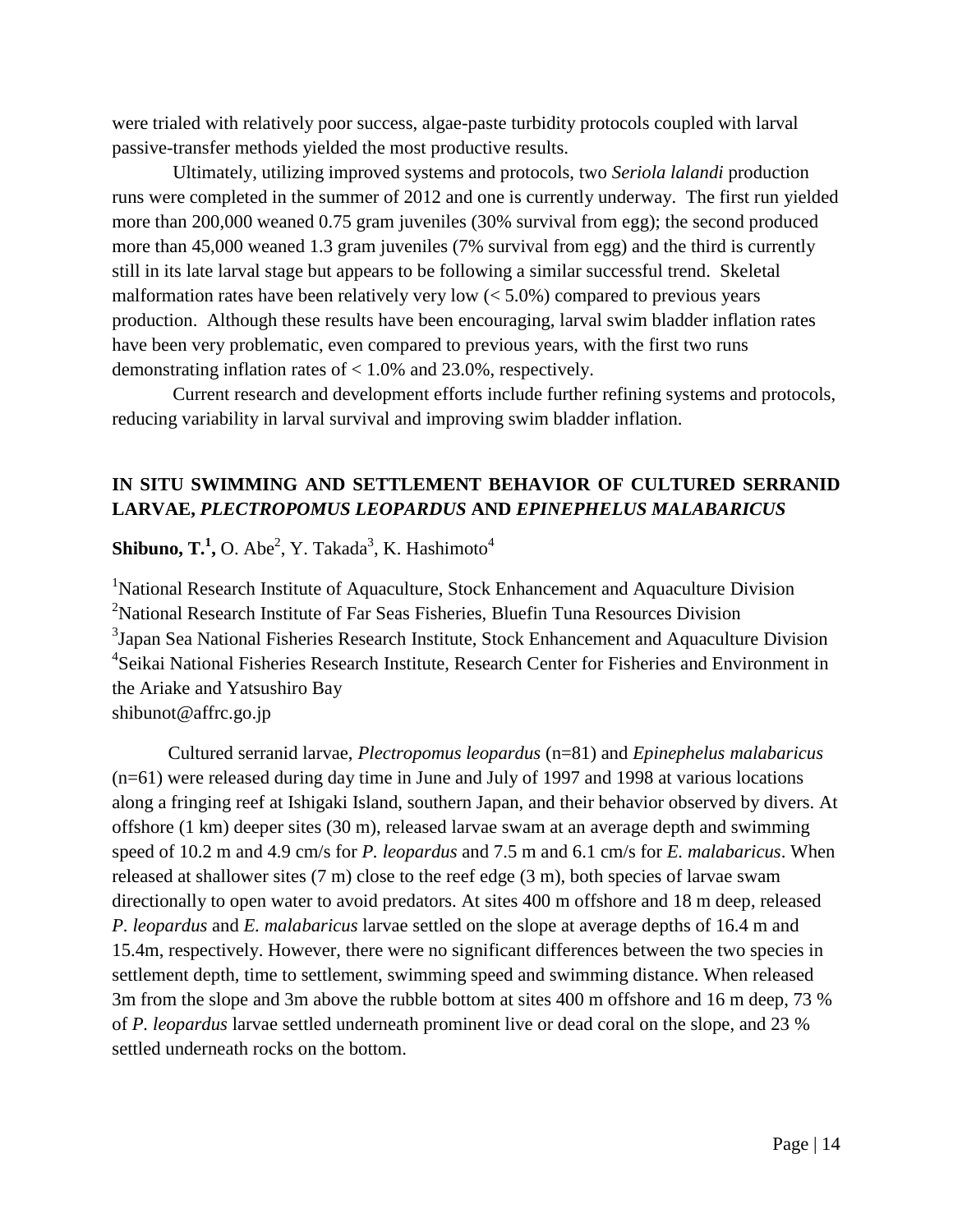# **EFFECTS ON GROWTH OF FLATFISH JUVENILE BY ARTIFICIAL LIGHTENING CONDITIONS: INTENSITY, PHOTOPERIOD AND WAVELENGTH**

**Daisuke Shimizu\*1** and Yuichiro Fujinami<sup>2</sup>

<sup>1</sup> Tohoku National Fisheries Research Institute, Fisheries Research Agency

 $2$  Miyako Laboratory, Tohoku National Fisheries Research Institute, Fisheries Research Agency [dshimizu@affrc.go.jp](mailto:dshimizu@affrc.go.jp)

Mechanisms that respond to light are deeply involved in life history of fish and are widely known. Light control technology has been essential for control of the spawning cycle in broodstock management. On the other hand, in hatcheries for seed production, light environment can significantly affect the first-feeding success in various fish species. Rearing techniques that match the optimal light environment conditions of the target species is essential to efficient and healthy seed production.

 Therefore, in the present study, three flatfish species of importance for fisheries in northern Japan, spotted halibut *Verasper variegatus*, slime flounder *MIicrostomus achne*, and Japanese flounder *Paralichthys olivaceus* juveniles were studied to elucidate the necessary artificial lighting conditions: intensity, photoperiod and wavelength. We conducted rearing experiments for each developmental stage, growth, survival, and feeding status (feeding incidence, average number of rotifer in digestive tract) as an indicator of the optimal light environment.

 Light intensity: In spotted halibut that live in very shallow seas, feeding status was better, and growth and survival rate was improved in light conditions ( $>12 \mu$ mol·m<sup>-2</sup> s<sup>-1</sup>). In addition, they fed even in the dark conditions, showing increased growth. In slime flounder that live in the deep sea, feeding status was better and growth and survival rate was been improved in dark conditions (<0.2  $\mu$ mol·m<sup>-2</sup> s<sup>-1</sup>).

 Photoperiod: In spotted halibut and Japanese flounder, feeding status was better and growth and survival rate was improved in continuous lightening (24 h). Photoperiod had no effect on slime flounder.

 Wavelength: As a result of rearing juveniles under various wavelengths in spotted halibut and flounder, green light (518nm) feeding status was better compared with white light. Result of electro-intraretinal-retinogram in adult fish of these flatfish, the peaks of spectral sensitivities of spotted halibut were 521 nm, Japanese flounder were 511nm, thus supporting the results of rearing experiments.

 As a result of incorporating optimal light environment obtained in the above experiments, seed production technology of spotted halibut has been improved dramatically (average survival rate: improved to 50% from 20%, average normal rate: improved to 80% from 50%).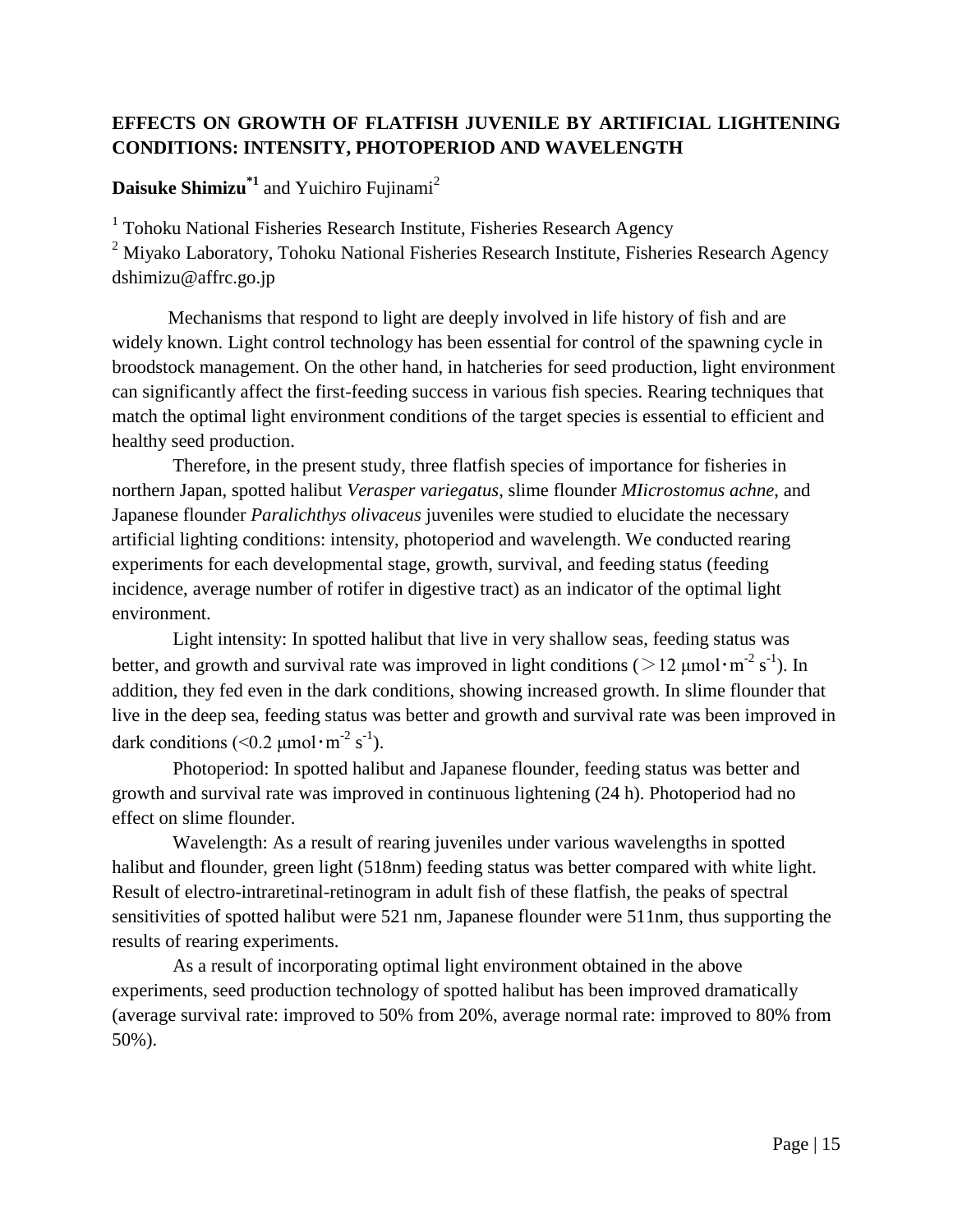### **LARVAL REARING ADVANCEMENTS FOR YELLOWTAIL AMBERJACK (***Seriola lalandi***) IN SOUTHERN CALIFORNIA**

**Kevin Stuart\*,** Federico Rotman, and Mark Drawbridge

Hubbs-SeaWorld Research Institute 2595 Ingraham St. San Diego, CA 92109, USA kstuart@hswri.org

Hubbs-SeaWorld Research Institute (HSWRI) has been culturing yellowtail amberjack (*Seriola lalandi*) experimentally at its laboratory in San Diego, CA since 2003. In 2007, we began to intensively rear juveniles, and between 2007 and 2011, we achieved survival rates as high as 5.0% from egg to approximately 50 days post hatch (dph). In 2012, we continued to conduct manipulative larval rearing studies to improve overall larval performance. These studies targeted optimizing the live prey feeding regime and reducing the bacterial load (*Vibrio* spp.) in the larval culture tanks.

 First, we attempted to further optimize our larval live prey feeding procedures. The traditional HSWRI feeding regime for yellowtail amberjack began with offering rotifers (*Brachionus plicatilis*) at 2 dph through 7 dph, 1<sup>st</sup> instar *Artemia* (*Artemia franciscana*) were offered from 6 through 8 dph, and 2<sup>nd</sup> instar *Artemia* are were offered from 7 through 35 dph. In the first trial, larvae were co-fed rotifers, 1<sup>st</sup> instar *Artemia*, and 2<sup>nd</sup> instar *Artemia* from 3 through 20 dph in order to gain a better understanding of appropriate weaning times, as well as ingestion levels of each feed over time. Results from this trial showed that the larvae selected 1<sup>st</sup> instar *Artemia* as early as 3 dph (4.5 mm notochord length) and 2<sup>nd</sup> instar *Artemia* as early as 5 dph (4.6 mm notochord length). The second trial attempted to remove 1<sup>st</sup> instar *Artemia* from the current feeding regime because  $1<sup>st</sup>$  instar cannot be enriched. This trial consisted of three treatments: 1) rotifers to  $2<sup>nd</sup>$  instar offered at 5 dph, 2) rotifers to  $2<sup>nd</sup>$  instar offered at 7 dph, and 3) rotifers to  $1<sup>st</sup>$  instar to  $2<sup>nd</sup>$  instar (i.e. traditional HSWRI protocol). Results showed no significant differences in growth or survival between any of the treatments, indicating that larvae can be weaned from rotifers directly onto 2nd instar *Artemia* at 5 dph.

 Second, we wanted to reduce bacterial load levels, specifically *Vibrio* species, in the larval culture tanks. The bacterial load in larval rearing environment is heavily influenced by the inputs introduced to the rearing tanks (e.g. algae cells and live prey), as well as other factors like water treatment and temperature. We conducted two trials to evaluate methods to minimize the bacterial load (*Vibrio* spp.) in the water, while maintaining good larval performance. The first trial examined the use of Bentonite clay as a turbidity agent to replace algae in a greenwater-type environment. This study consisted of three treatments: 1) clay with continuous feeding, 2) clay with batch feedings, and 3) algae paste with batch feedings. The results showed that both clay treatments had significantly fewer *Vibrio* colonies in the water column ( $377 \pm 120$  CFU) than the algae paste treatment  $(5,692 \pm 2,396$  CFU) after 14 days of culture. Growth was not significantly different among the treatments, however survival was significantly higher in the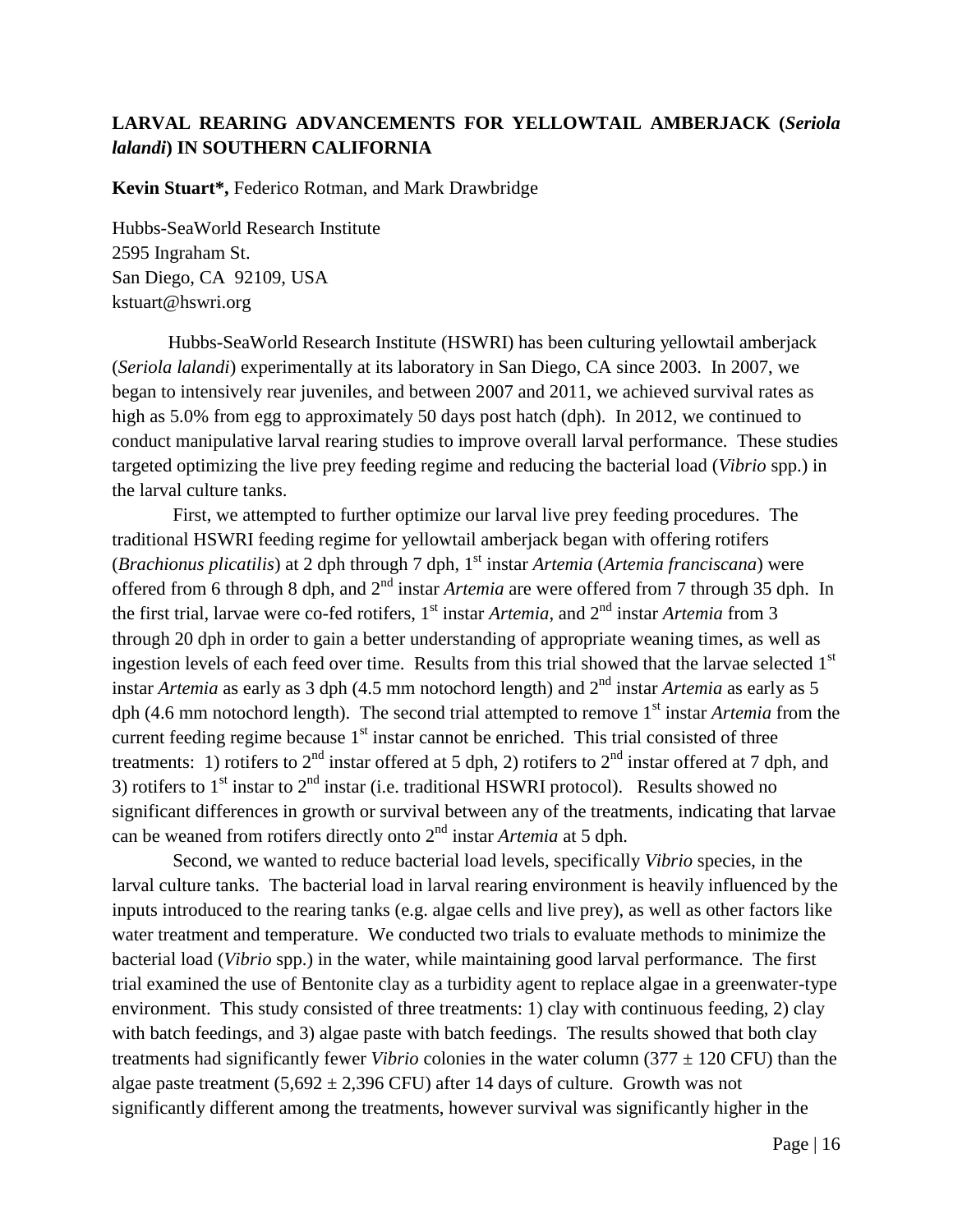clay treatment with continuous feeding (14.1  $\pm$  2.6%) than either the batch fed clay (2.3  $\pm$  0.5%) or algae paste treatments  $(2.8 \pm 1.5\%)$ . The second study attempted to limit bacterial loading in the larval rearing culture tank by siphoning the larvae into adjacent, clean tanks at 1, 5 and 9 dph during the first two weeks of culture. The results from this trial showed that the water in the transfer tank had fewer *Vibrio* colonies  $(1,025 \pm 541 \text{ CFU})$  than the water in the control tanks where larvae were not moved  $(1,962 \pm 1,415 \text{ CFU})$ . Also, survival was significantly higher among larvae that were transferred  $(43.9 \pm 13.5\%)$  than in the control tanks  $(23.1 \pm 6.3\%)$ .

 Based on these results, we applied these same experimental methods on three commercial-scale production runs in 2012 that yielded survival rates as high as 30% from egg to juvenile fish. This work demonstrates the value and transferability of laboratory-scale experimental results to a production scale. Additional experimental work is required to improve the overall consistency of larval survival, including an improved understanding of variability among batches of eggs.

#### **EXPERIMENTAL STUDY ON BROODSTOCK MANAGEMENT OF BARFIN FLOUNDER UNDER THE CONCEPT OF MINIMUM KINSHIP SELECTION**

 $\boldsymbol{\mathrm{Shigenori\; Suzuki^{1^*}}},$  Naoto Murakami $^2$ , Takashi Ichikawa $^2$ 

<sup>1</sup>Minami-Izu Laboratory, National Institute of Aquaculture, Fisheries Research Agency (FRA), Irouzaki, Minami-Izu, Shizuoka 415-0156, Japan. <sup>2</sup>Akkeshi Laboratory, Hokkaido National Fisheries Research Institute, Fisheries Research Agency (FRA), 2-1 Tsukushikoi, Akkeshi, Hokkaido 088-1108, Japan. [sshige@affrc.go.jp](mailto:sshige@affrc.go.jp)

A large flatfish, the barfin flounder *Verasper moseri*, is distributed from the southern Sea of Okhotsk to northern Japan. This fish is the highest-priced righteye flounder in Japan, but fishery yields have been endangered since the 1970s by its severe depletion. This reduction has rendered barfin flounder a rare species. To correct this situation, a stock enhancement program with annual release of approximately 100,000 seedlings has been promoted since 1987. This program is inferred to be effective because released seedlings are recaptured every year. However, the risk of losing genetic diversity from the base population is ever-present: the proportion of hatchery born fish in broodstock has been increasing because obtaining wild barfin flounder is almost impossible. For this reason, optimal broodstock management is necessary to avoid inbreeding and loss of genetic variation in future generations.

 In this study, we applied the concept of minimum kinship selection to broodstock management of barfin flounder using three microsatellite DNA markers. The breeding plan was designed based on the kinship value, which was calculated among the broodstock individuals using microsatellite DNA markers. Moreover, individual identification and artificial insemination techniques were developed to support the breeding plan. The broodstock consisted of 37 wild and 41 hatchery-reared barfin flounders. Each individual was identified using a PIT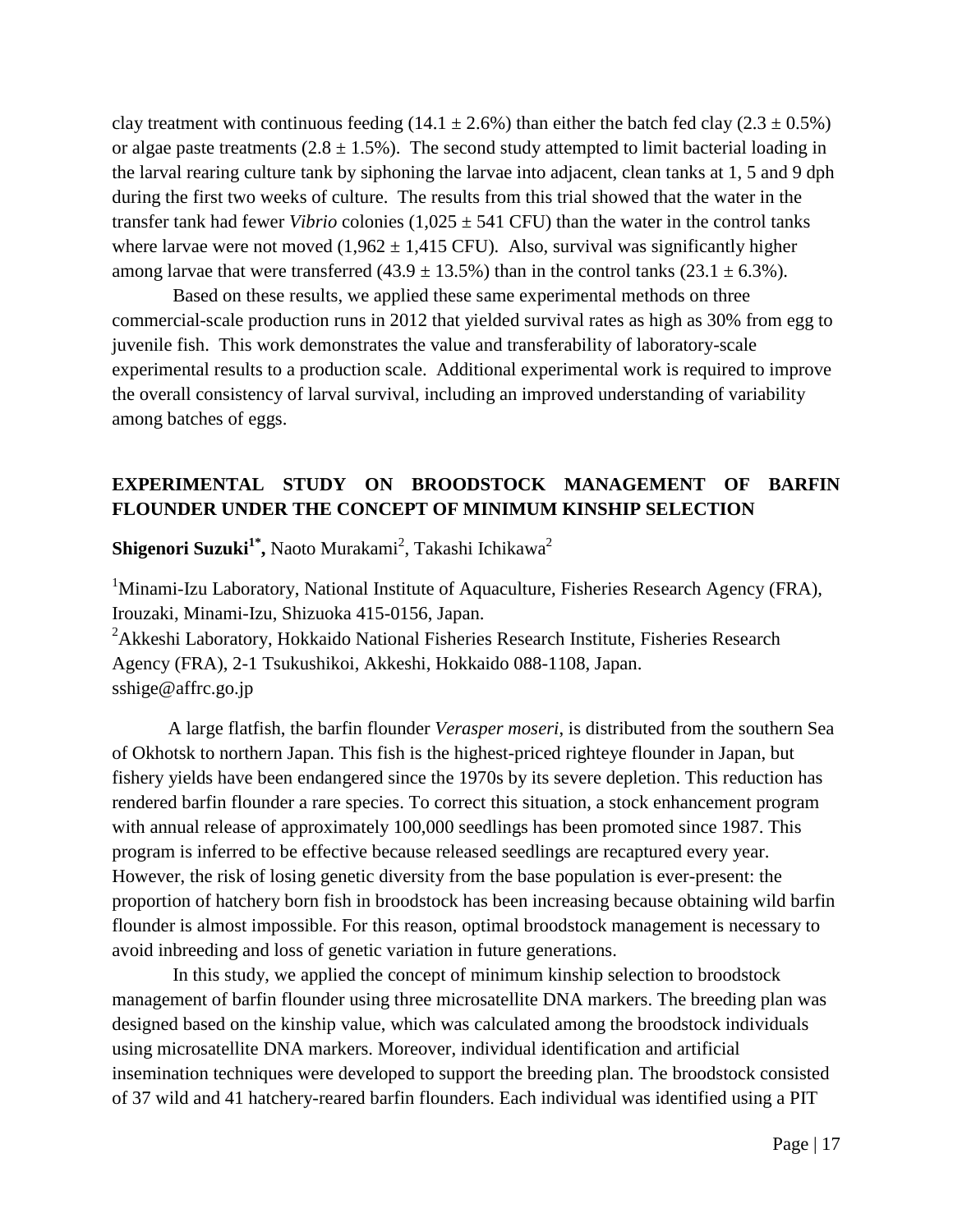tag. The sex was recognized according to the gonad shape, as analyzed by sonography. Artificial fertilization was performed based on the factorial mating design, excluding closely related individuals. Furthermore, the numbers of larvae used for seedling production were equalized among the pairs to maximize the effective population size. Using this procedure, we produced seedlings with high genetic variation that was comparable to that of the broodstock's, showing that the concept of minimum kinship selection is useful for genetic conservation in barfinflounder stock enhancement.

# **IMPROVING THE HATCHERY OUTPUT OF THE HAWAIIAN PINK SNAPPER,**  *PRISTIPOMOIDES FILAMENTOSUS*

**Clyde S. Tamaru<sup>1</sup>**, Karen Brittain<sup>1</sup>, Benjamin Alexander<sup>1</sup>, Petra H. Lenz<sup>2</sup>, James Jackson<sup>2</sup>, and Harry  $A<sup>1</sup>$ .

<sup>1</sup>College of Tropical Agriculture and Human Resources/Hawaii Institute of Marine Biology, <sup>2</sup>Pacific Biosciences Research Center clydetamaru@gmail.com

The opakapaka, one of the highly prized "Deep Seven" bottom fish species, has been branded with an "over fishing" status. This situation has mandated that Hawaii develop a fishery management plan for the bottom fish fishery in the Main Hawaiian Islands. Part of this plan was the development of hatchery protocols where initial efforts have resulted in the only spawning broodstock maintained in captivity. This has offered the opportunity to develop hatchery techniques for their artificial propagation.

 To insure that the nutritional requirements of opakapaka larvae are being met, fatty acid profiles of spawned opakapaka eggs were determined. Total fatty acid content in the opakapaka eggs matched that of wild caught copepods. While the total fat content may be relatively low the percent composition of the essential fatty acids, DHA and EPA (26.9%  $\pm$  4.3% and 2.7%  $\pm$  0.4%, respectively) are consistent with other reports indicating that both essential fatty acids are critical for survival and growth of the opakapaka larvae. In addition, the composition of essential fatty acids for the various live food organisms were obtained and with the exception of Nanno-fed rotifers, the live feeds employed, have similar profiles from a percent composition standpoint and indicates that protocols that were developed can be adjusted to meet the nutritional requirements of the opakapaka larvae.

 Using changes in total length between fed and unfed larvae and monitoring temporal changes in gape size, it is clearly evident that introduction of live food organisms must take place no later than the third day post-hatch. When larvae were presented with a variety of live food organisms either alone or in combination, the results indicate that a copepod nauplius-only diet is a superior feeding regime over the all others tested.

 Since adult copepod and nauplius production is dependent on cell density of the phytoplankton being used, the team used these findings to consistently time production of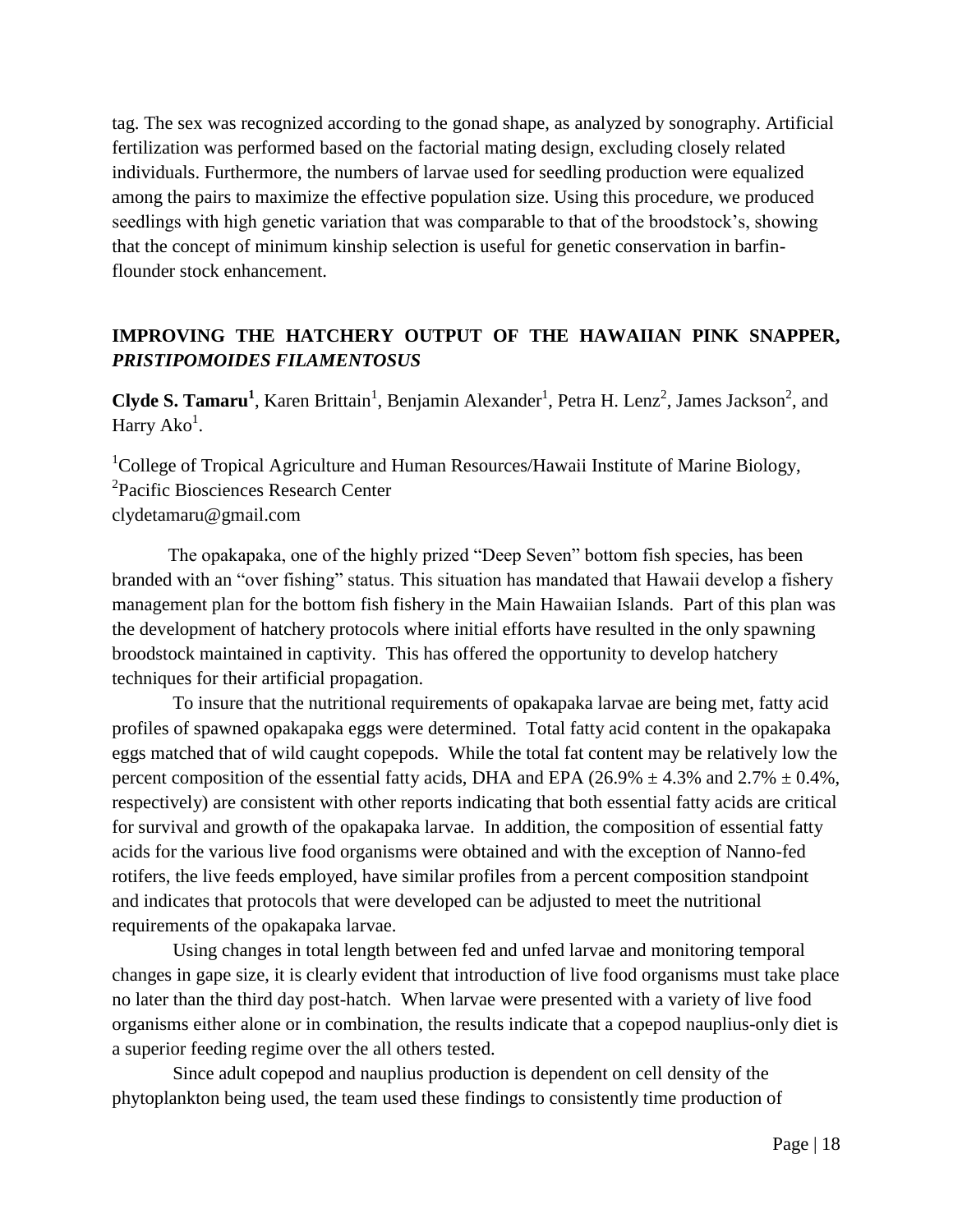*Parvocalanus sp.* nauplii at densities ranging between 5-10 individuals/ml in a 3,000-L rearing tank by the third day post-hatching. This was achieved by "conditioning" copepod cultures using *Isochrysis galbana* (Tahitian Strain) at cell densities of 4 x 10<sup>5</sup> cells/ml prior to stocking into the larval rearing tank. Employing this strategy resulted in unprecedented larval survival with a mean of 80% passing the first feeding stages up until 10-12 day post-hatching.

 Utilizing video recordings of the foraging behavior of opakapaka larvae revealed that the evasive abilities of adult and copepodite stages of calanoid copepods allowed them to avoid being captured by the larvae. While rotifers could be easily captured the growing body of evidence suggests that the ubiquitous rotifer is not a suitable live food for opakapaka larvae and another transitional live food is needed.

# **UNDERSTANDING** *ARTEMIA* **BIOGEOGRAPHY RELATED TO HATCHERY PRODUCTION AND JUVENILE QUALITY**

#### **Laura Torrentera**

NOAA Visitor Scientist Kirkland, WA 98034 ltorrentera@yahoo.com

The culture of fish, mollusk, and crustacean larvae is generally carried out under controlled hatchery and nursery conditions, but the failure and high cost to garner high yields is partly due to the lack of ecological studies into live food resources such as the brine shrimp *Artemia*. Developing larvae are usually very small, extremely fragile, and generally not physiologically developed. Proper larval nutrition is one of the major bottlenecks in commercial aquaculture. The best sources of nutrition continue being the development and use of a succession of live food organisms as feed for the developing larvae. *Artemia* is one of the most important live foods in commercial aquaculture. *Artemia* can ingest small food particles ranging from 1 to 50 μm in size including diverse species of live microalgae, baker's yeast, dried microalgae, probiotics, and waste products from the food industry. The non-selective consumption of particulate food by the brine shrimp enables its use as a vector or "biocapsule" for delivering specific nutrients and biological protectors to marine and fresh water larvae, guaranteeing healthy juveniles. These nutrients and immune protectors are not stored in appreciable amounts in the larvae body, so signs of deficiency and sickness usually appear within weeks in young, rapidly growing fish. In many countries products from the processing of plant and animal products from human foods are the primary ingredients available for aquatic animal feeds (rice bran, corn bran, soybeans, whey powder, etc.). Most of these ingredients have limited nutrient levels, or even introduced anti-nutritional factors. Even dough these inert foods could be enriched the active predator larvae cannot take it easily. There is no artificial replacement for natural food sources, and such synthetic feed can increase water eutrophication and stunt larvae development. *Artemia* is considered now more than ever an important source of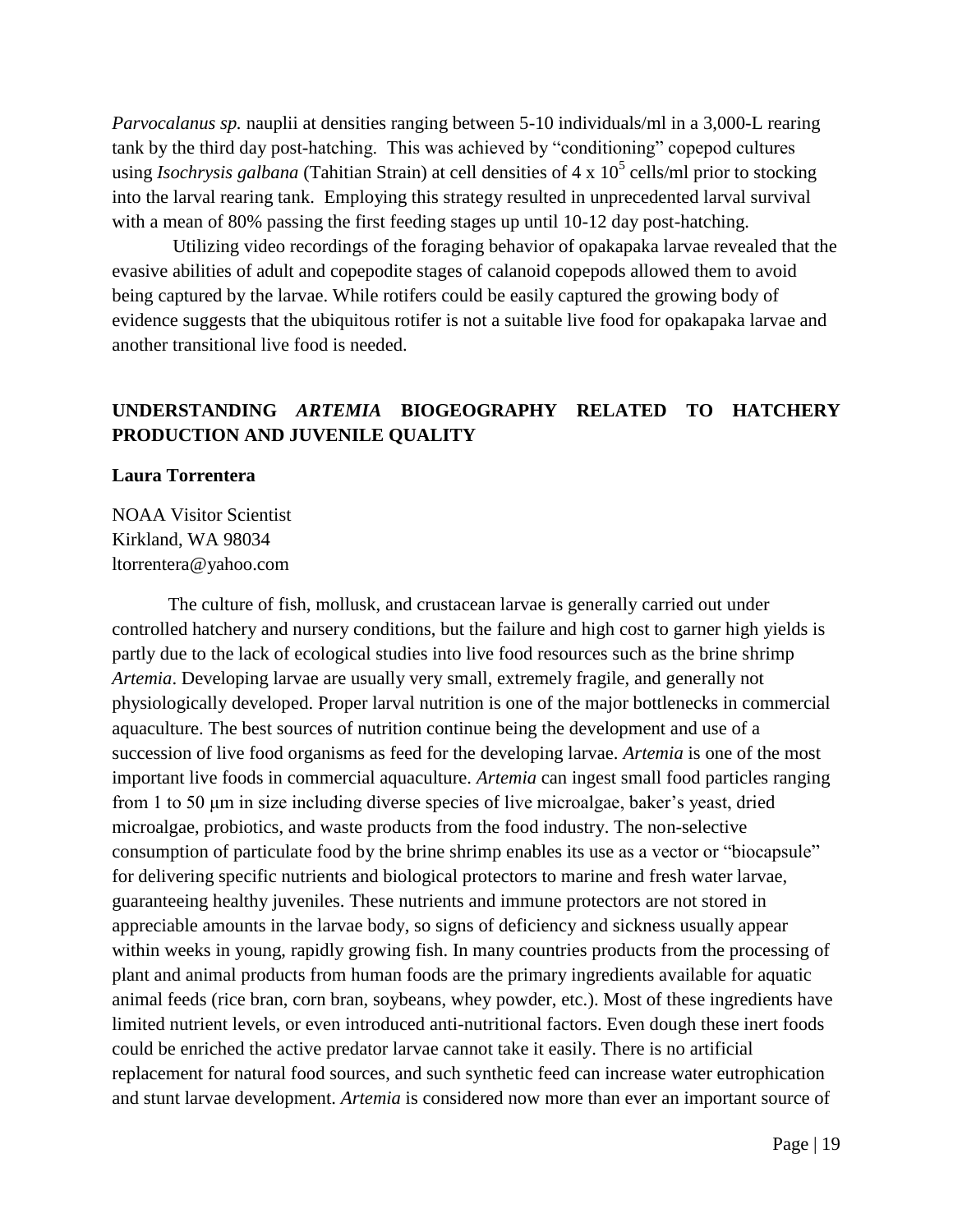nutrients not just for its natural nutritional properties but also as an important "Biocapsule" of essential nutrients, vitamins, pigments, antioxidants, active enzymes, probiotics, antimicrobial agents, and vaccines. Considering the costs and difficulties in the formulation of non-live food with the adequate amount of key nutrients, *Artemia* has several advantages. For all these reasons further studies of *Artemia* biogeography and its nutritional qualities are increasing in recent years. These field and laboratory studies of brine shrimp strains are demonstrating *Artemia's* nutritional value, as well as an indicator of natural ecological condition. In brief, *Artemia*'s use as live aquaculture feed is advantageous over existing inert food sources; as a result several new studies of *Artemia* biogeography and ecology are emerging to evaluate the quality and the production of cysts of different *Artemia* population's worldwide.

# **CONDITIONING TECHNOLOGIES FOR FLATFISH STOCK ENHANCEMENT: GLOBAL PROGRESS AND PITFALLS**

#### **Michelle L. Walsh**

Office of Sustainable Fisheries, National Marine Fisheries Service, NOAA Silver Spring, MD 20910 michelle.walsh@noaa.gov

A successful stocking program requires survival of released fish, and to achieve this, fish must be able to adjust to their new environment, feed successfully, and avoid predation. However, hatchery-reared flatfishes (e.g., flounders, halibuts, soles) often exhibit irregular swimming, feeding, and cryptic (burying and color change) behavioral patterns compared with wild conspecifics, and these behavioral "deficits" are assumed to lead to increased predation risk once fish are released. Conditioning flatfish to natural stimuli before release may offer fish an opportunity to refine these behaviors, which may increase survival in nature and subsequent recruitment to the fishery.

 Examples of conditioning technologies that have been applied to flatfish in the hatchery include providing sediments in rearing tanks, live (or life-like) feeds, or predator cues. Marbled flounder, *Pseudopleuronectes yokohamae*, reared for stock enhancement at Hyogo Prefecture Hatchery in Japan, are fed a mixture of minced frozen mysids with the addition of formulated, pellet feed to boost nutritional content. However, pellet feeding is suspended approximately 2 wk before release to focus fish on the more natural feed. In the US, providing hatchery-reared winter flounder, *Pseudopleuronectes americanus*, with live feeds (oligochaete worms and amphipods) during rearing conformed post-release feeding performance closer and more quickly to that of wild fish<sup>1</sup>. Cost and effort, however, are still the biggest impediments to implementing a prolonged, live-feed strategy in the hatchery.

 Technologies that can be applied to ease the transition to the wild at, or near, the release site include, conducting "operant conditioning" on fish to respond to light or sound cues for supplemental food provision during the first few days or weeks post release, or short-term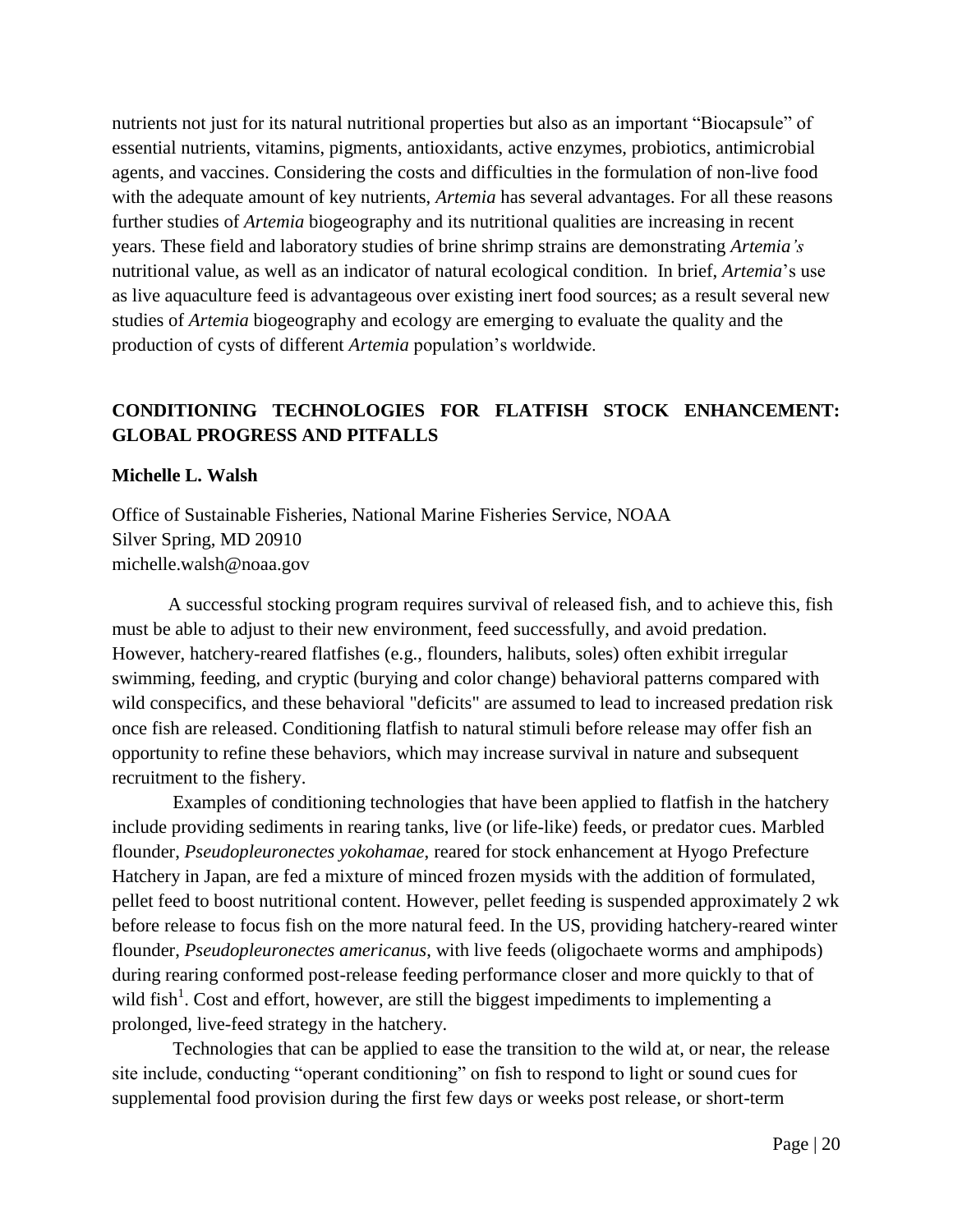release into predator-exclusion cages before full release. Cage conditioning allows hatchery fish to experience natural substrates and sediments, wild (live) food sources, and "safe" predator exposure before actual release. Since 2004, Danish scientists have been cage conditioning reared Atlantic turbot, *Psetta maxima,* before release, and this practice has resulted in a much lower post-release mortality.<sup>2</sup> Obama Laboratory, National Center for Stock Enhancement, Japan, has been conducting pre-release, experimental cage conditioning for Japanese flounder, *Paralichthys olivaceus,* since 2008 and found that conditioned fish have significantly higher recapture rates in the fishery as well as enhanced burying and feeding skills<sup>3</sup>. In both Danish and Japanese studies, evidence has been detected that intensive researcher recollection efforts at, or near, the release site may disproportionately sample weaker (i.e., non-feeding or non-moving) fish. At the University of New Hampshire in the US, protocols for releasing winter flounder have included cage conditioning since 2004, however, evidence arose that cages themselves attract 'structurephilic' predators, mostly crabs<sup>4</sup>, so cage design has been modified in recent years.

 Successful conditioning of stocked fish before release can increase post-release survival and recapture. However, choosing a location that can be monitored adequately may be just as important if the success of a stocking effort will influence future efforts (i.e., funding, resources, support).

# **CHARACTERISTIC EVALUATION METHOD RELATING TO BENEDENIA DISEASE OF YELLOWTAIL (***SERIOLA QUINQUERADIATA***)**

**Kazunori Yoshida<sup>1</sup>\*,** Akiyuki Ozaki<sup>2</sup>, Masahiro Nakagawa<sup>1</sup>, Takurou Hotta<sup>1</sup>, Jun-ya Aoki<sup>2</sup>, Takashi Koyama $^3$ , Kazuo Araki $^2$ , Nobuaki Okamoto $^3$ , Takashi Sakamoto $^3$ , Tatsuo Tsuzaki $^1$ 

 $1$  Goto Branch of Seikai National Fisheries Research Institute, Fisheries Research Agency, 122-7, Nunoura, Tamanoura-machi, Goto-shi, Nagasaki, 853-0508, Japan <sup>2</sup> National Research Institute of Aquaculture, Fisheries Research Agency,  $422-1$ , Nakatsuhamaura, Minamiise-cho, Watarai-gun, Mie, 516-0193, Japan <sup>3</sup> Faculty of Marine Science, Tokyo University of Marine Science and Technology, 4-5-7, Konan, Minato-ku, Tokyo, 108-8477, Japan kyosida at affrc.go.jp

Yellowtail (*Seriola quinqueradiata*) is one of the most important species in marine fishery resources and aquaculture in Japan. The production of yellowtails occupies more than 50% in marine finfish aquaculture and reaches about 15,000 tons/year. At present, most yellowtail aquaculture production uses captured wild juveniles, but artificial rearing of juveniles is needed to sustain aquaculture production.

 Benedenia is a parasitic disease caused in *Seriola* species by *Benedenia seriolae*. This parasite can cause growth reduction and external injuries in yellowtail, increasing the risk of secondary viral or bacterial infection. The major way of removing the parasite is to soak the fish into a freshwater bath. However, this method requires a lot of time, cost and effort.